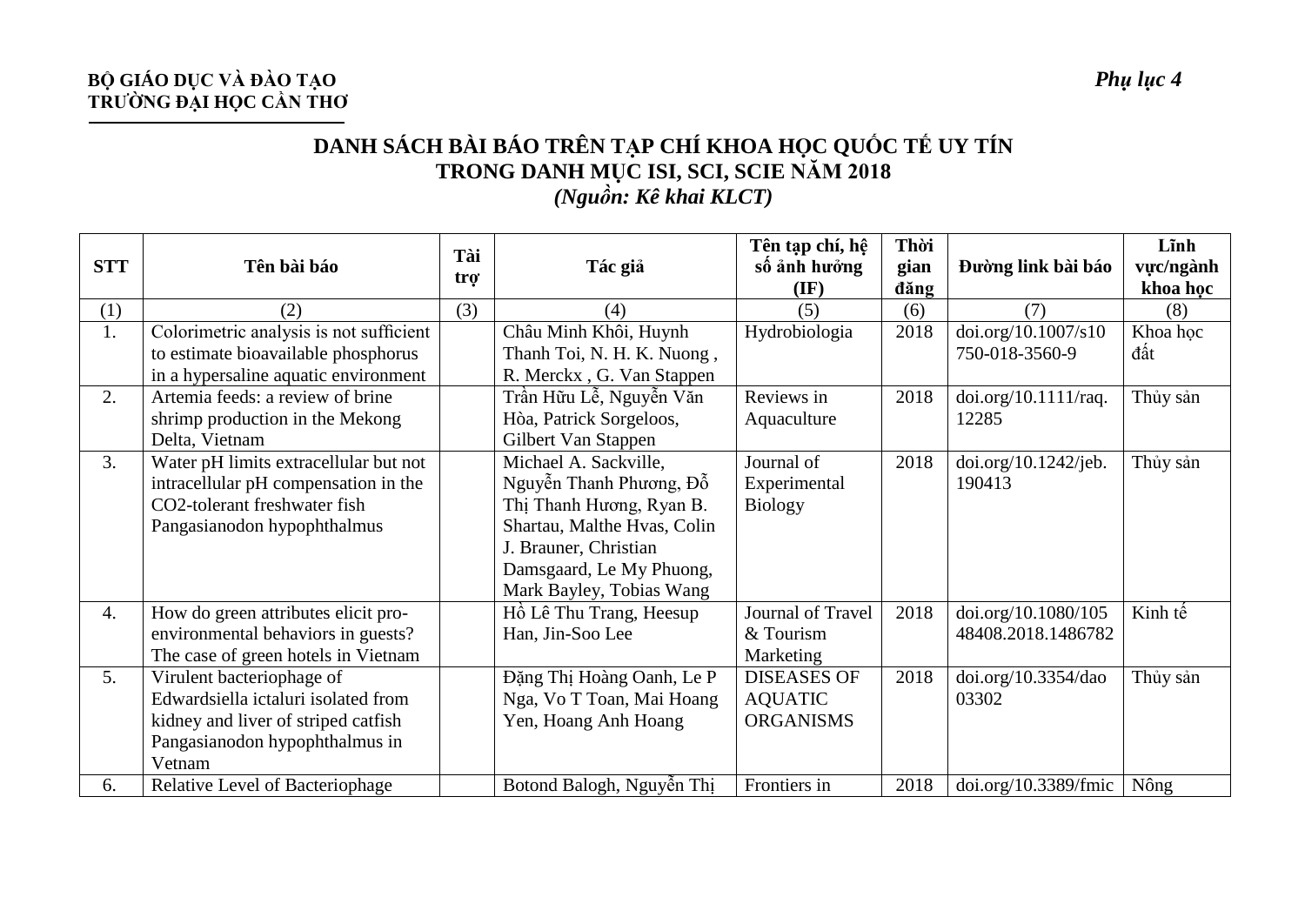| <b>STT</b> | Tên bài báo                                                                                                                                                                                  | Tài              |                                                                                                                                                                                                                                                                                                                   | Tên tạp chí, hệ<br>số ảnh hưởng                      | Thời         |                                           | Lĩnh                  |
|------------|----------------------------------------------------------------------------------------------------------------------------------------------------------------------------------------------|------------------|-------------------------------------------------------------------------------------------------------------------------------------------------------------------------------------------------------------------------------------------------------------------------------------------------------------------|------------------------------------------------------|--------------|-------------------------------------------|-----------------------|
|            |                                                                                                                                                                                              | tro <sup>-</sup> | Tác giả                                                                                                                                                                                                                                                                                                           | $(\mathbf{IF})$                                      | gian<br>dăng | Đường link bài báo                        | vực/ngành<br>khoa học |
| (1)        | (2)                                                                                                                                                                                          | (3)              | (4)                                                                                                                                                                                                                                                                                                               | (5)                                                  | (6)          | (7)                                       | (8)                   |
|            | Multiplication in vitro or in<br>Phyllosphere May Not Predict in<br>planta Efficacy for Controlling<br><b>Bacterial Leaf Spot on Tomato</b><br>Caused by Xanthomonas perforans               |                  | Thu Nga, Jeffrey B. Jones                                                                                                                                                                                                                                                                                         | Microbiology                                         |              | b.2018.02176                              | nghiệp                |
| 7.         | Rice yield estimation using synthetic<br>aperture radar (SAR) and the<br>ORYZA crop growth model:<br>development and application of the<br>system in South and South-east<br>Asian countries |                  | T. D. Setiyono, Võ Quang<br>Minh, Võ Quốc Tuấn, M. R.<br>O. Mabalay, S. Pazhanivelan,<br>T. Veasna, M. Sothy, P.<br>Rakwatin, A. Intrman, D. M.<br>Phuong, M. Barbieri, L. Gatti,<br>F. Collivignarelli, J. Raviz, A.<br>Rala, C. Garcia, A.<br>Maunahan, G. Romuga, N. I.<br>Khan, F. H. Holecz, E. D.<br>Quicho | International<br>Journal of<br><b>Remote Sensing</b> | 2018         | doi.org/10.1080/014<br>31161.2018.1547457 | Nông<br>nghiệp        |
| 8.         | Assessment of Sentinel-1A data for<br>rice crop classification using random<br>forests and support vector machines                                                                           |                  | Nguyen-Thanh Son, Võ<br>Quang Minh, Cheng-Ru<br>Chen, Chi-Farn Chen                                                                                                                                                                                                                                               | Geocarto<br>International                            | 2018         | doi.org/10.1080/101<br>06049.2017.1289555 | Nông<br>nghiệp        |
| 9.         | A study on treatment of surface<br>water using cold plasma for domestic<br>water supply                                                                                                      |                  | Nguyễn Văn Dũng, Phạm<br>Văn Toàn, Hồ Quốc Phong,<br>Kim Lavane, Nguyễn Văn<br>Tuyến                                                                                                                                                                                                                              | Environmental<br>Engineering<br>Research             | 2018         | doi.org/10.4491/eer.<br>2018.215          | Môi trường            |
| 10.        | A convergent relaxation of the<br>Douglas-Rachford algorithm                                                                                                                                 |                  | Nguyễn Hiểu Thảo                                                                                                                                                                                                                                                                                                  | Computational<br>Optimization<br>and Applications    | 2018         | doi.org/10.1007/s10<br>589-018-9989-y     | Toán hoc              |
| 11.        | Strong Karush-Kuhn-Tucker<br>optimality conditions for<br>multiobjective semi-infinite<br>programming via tangential                                                                         |                  | Lê Thanh Tùng                                                                                                                                                                                                                                                                                                     | RAIRO-<br>Operations<br>Research                     | 2018         | doi.org/10.1051/ro/2<br>018020            | Toán học              |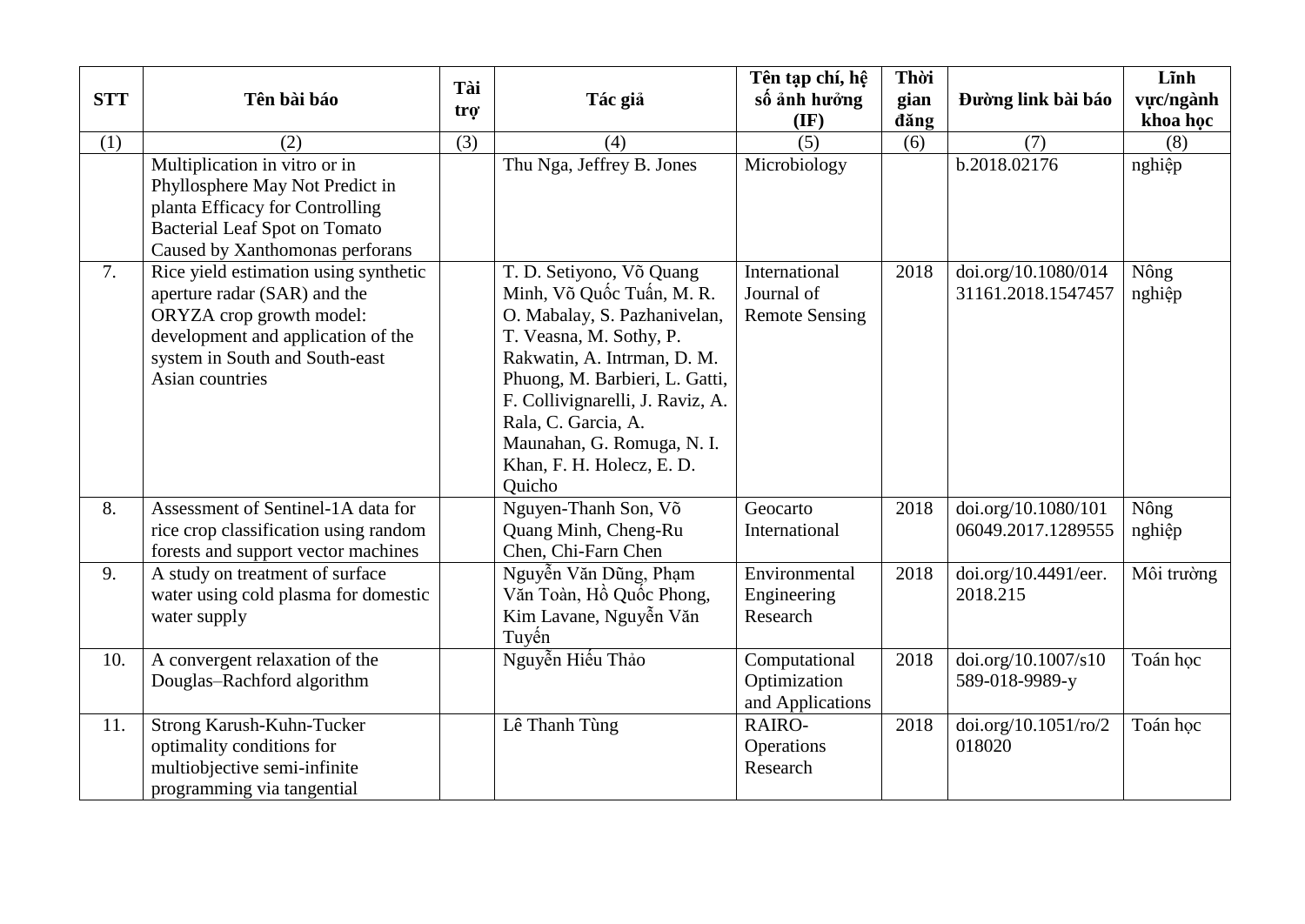| <b>STT</b> | Tên bài báo                           | Tài<br>trợ | Tác giả                    | Tên tạp chí, hệ<br>số ảnh hưởng | Thời<br>gian | Đường link bài báo    | Lĩnh<br>vực/ngành |
|------------|---------------------------------------|------------|----------------------------|---------------------------------|--------------|-----------------------|-------------------|
|            |                                       |            |                            | $(\mathbf{IF})$                 | dăng         |                       | khoa học          |
| (1)        | (2)                                   | (3)        | (4)                        | (5)                             | (6)          | (7)                   | (8)               |
|            | subdifferential                       |            |                            |                                 |              |                       |                   |
| 12.        | A linear time algorithm for balance   |            | Pham Van Huy, Nguyễn       | <b>Discrete</b>                 | 2018         | doi.org/10.1016/j.dis |                   |
|            | vertices on trees                     |            | Trung Kiên, Tran Thu Le    | Optimization                    |              | opt.2018.11.001       |                   |
| 13.        | Prediction of enteric methane         |            | Tomoyuki Kawashima,        | <b>Animal Science</b>           | 2018         | doi.org/10.1111/asj.1 | Nông              |
|            | emission from beef cattle in          |            | Nguyễn Văn Thu, Fuminori   | Journal                         |              | 3058                  | nghiệp            |
|            | Southeast Asia                        |            | Terada, Takehiro Nishida,  |                                 |              |                       |                   |
|            |                                       |            | Takashi Sakai, Yimin Cai,  |                                 |              |                       |                   |
|            |                                       |            | Arun Phromloungsri,        |                                 |              |                       |                   |
|            |                                       |            | Peerapot Nitipot, Anan     |                                 |              |                       |                   |
|            |                                       |            | Chaokaur, Wanna Angthong,  |                                 |              |                       |                   |
|            |                                       |            | Kritapon Sommart, Suzuki   |                                 |              |                       |                   |
|            |                                       |            | Tomoyuki                   |                                 |              |                       |                   |
| 14.        | Finding the superior allele of        |            | Indria Wahyu Mulsanti, Võ  | Rice                            | 2018         | doi.org/10.1186/s12   | Nông              |
|            | japonica-type for increasing stem     |            | Công Thành, Toshio         |                                 |              | 284-018-0216-3        | nghiệp            |
|            | lodging resistance in indica rice     |            | Yamamoto, Tadamasa Ueda,   |                                 |              |                       |                   |
|            | varieties using chromosome segment    |            | Ahmad Fahim Samadi, Eri    |                                 |              |                       |                   |
|            | substitution lines                    |            | Kamahora, Indrastuti Apri  |                                 |              |                       |                   |
|            |                                       |            | Rumanti, Shunsuke Adachi,  |                                 |              |                       |                   |
|            |                                       |            | Sakae SuzukiMotoki         |                                 |              |                       |                   |
|            |                                       |            | Kanekatsu, Tadashi         |                                 |              |                       |                   |
|            |                                       |            | Hirasawa, Taiichiro Ookawa |                                 |              |                       |                   |
| 15.        | Two new earthworm species of the      |            | Lâm Hải Đăng, Nguyễn       | <b>RAFFLES</b>                  | 2018         | lkcnhm.nus.edu.sg/a   | Sinh hoc          |
|            | genus Polypheretima Michaelsen,       |            | Thanh Tùng, Hoàng Văn      | <b>BULLETIN OF</b>              |              | pp/uploads/2018/01/   |                   |
|            | 1934 (Clitellata: Megascolecidae)     |            | Sâm, Nguyễn Đức Anh        | ZOOLOGY                         |              | 66rbz572-579.pdf      |                   |
|            | from central Vietnam                  |            |                            |                                 |              |                       |                   |
| 16.        | Isolation and molecular               |            | Atsushi Hinenoya, Nguyễn   | Japanese journal                | 2018         | doi.org/10.14943/jjv  | Sinh học          |
|            | characterization of extended-         |            | Công Hà, Nguyễn Trọng      | of veterinary                   |              | r.66.1.1              |                   |
|            | spectrum β-lactamase producing        |            | Ngữ, Shinji Yamasaki,      | research                        |              |                       |                   |
|            | Escherichia coli from industrial food |            | Jayedul Hassan, Sharda     |                                 |              |                       |                   |
|            | animals in Mekong Delta, Vietnam      |            | Prasad Awasthi, Hoang Hoai |                                 |              |                       |                   |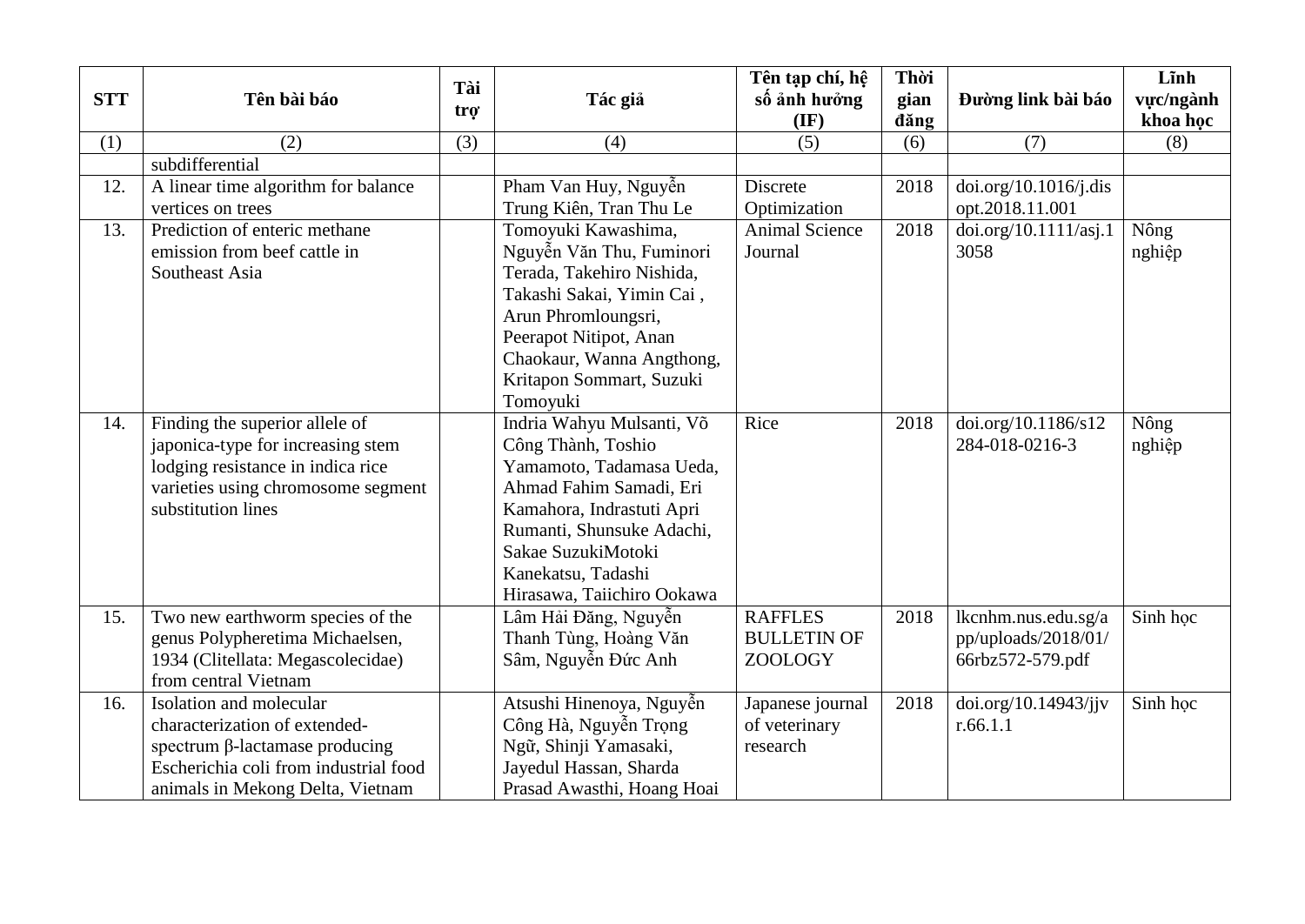| <b>STT</b> | Tên bài báo                                                                                                                                                                       | Tài<br>tro | Tác giả                                                                                                                                                 | Tên tạp chí, hệ<br>số ảnh hưởng                                         | Thời<br>gian | Đường link bài báo                      | Lĩnh<br>vực/ngành |
|------------|-----------------------------------------------------------------------------------------------------------------------------------------------------------------------------------|------------|---------------------------------------------------------------------------------------------------------------------------------------------------------|-------------------------------------------------------------------------|--------------|-----------------------------------------|-------------------|
|            |                                                                                                                                                                                   |            |                                                                                                                                                         | $(\mathbf{IF})$                                                         | dăng         |                                         | khoa học          |
| (1)        | (2)                                                                                                                                                                               | (3)        | (4)                                                                                                                                                     | (5)                                                                     | (6)          | (7)                                     | (8)               |
|            |                                                                                                                                                                                   |            | Phuong, Tran Thi Thu Suong,<br>Le Nguyen Doan Duy,<br>Yoshimasa Yamamoto,<br>Yoshinori Sumimura                                                         |                                                                         |              |                                         |                   |
| 17.        | Comparative pathogenicity study of<br>Malaysian QX-like and variant<br>infectious bronchitis virus strains in<br>chickens at different age of exposure<br>to the viruses          |            | Nguyễn Phúc Khánh, Trần<br>Ngọc Bích, A.R. Omar, M.<br>Hair-Bejo, K.S. Choi, H.J.<br>Lee, S.K. Yeap, S.W. Tan                                           | Journal of<br>Comparative<br>Pathology                                  | 2018         | doi.org/10.1016/j.jcp<br>a.2018.04.006  | Chăn nuôi         |
| 18.        | Intra- and inter-field diversity of 2,4-<br>dichlorophenoxyacetic acid-<br>degradative plasmids and their tfd<br>catabolic genes in rice fields of the<br>Mekong delta in Vietnam |            | Nguyễn Thị Phi Oanh, Søren<br>Johannes Sørensen, Benjamin<br>Horemans, Lars Hestbjerg<br>Hansen, Martin Asser<br>Hansen, René De Mot, Dirk<br>Springael | <b>FEMS</b><br>MIcrobiology<br>Ecology                                  | 2018         | doi.org/10.1093/fem<br>sec/fiy214       | Sinh hoc          |
| 19.        | Natural chemicals produced by<br>marine microalgae as predator<br>deterrents can be used to control<br>ciliates contamination in microalgal<br>cultures                           |            | Nguyễn Thị Kim Huê,<br>Koenraad Muylaert, Dries<br>Vandamme, Ellen<br>Decaestecker, Bert Deruyck                                                        | Algal Research-<br><b>Biomass</b><br>Biofuels and<br><b>Bioproducts</b> | 2018         | doi.org/10.1016/j.alg<br>al.2017.11.036 | Sinh hoc          |
| 20.        | Fabrication of an integrated<br>polystyrene microdevice for pre-<br>concentration and amplification of<br>Escherichia coli O157:H7 from raw<br>milk                               |            | Kieu The Loan Trinh,<br>Nguyễn Minh Chơn, Nae<br>Yoon Lee                                                                                               | Analytical<br>methods                                                   | 2018         | doi.org/10.1039/C8<br>AY01707G          | Hóa học           |
| 21.        | Field Survey and Comparative Study<br>of Pteris Vittata and Pityrogramma<br><b>Calomelanos Grown on Arsenic</b><br><b>Contaminated Lands with Diffrent</b><br>Soil pH             |            | Bui Thi Kim Anh, Lưu Thái<br>Danh, Dang Dinh Kim, Tran<br>Thien Cuong, Nguyen Thi<br>Hoang Ha, Nguyen Trung<br>Kien, Nguyễn Ngọc Minh,                  | <b>Bulletin of</b><br>Environmental<br>Contamination<br>and Toxicology  | 2018         | doi.org/10.1007/s00<br>128-018-2325-5   | Sinh học          |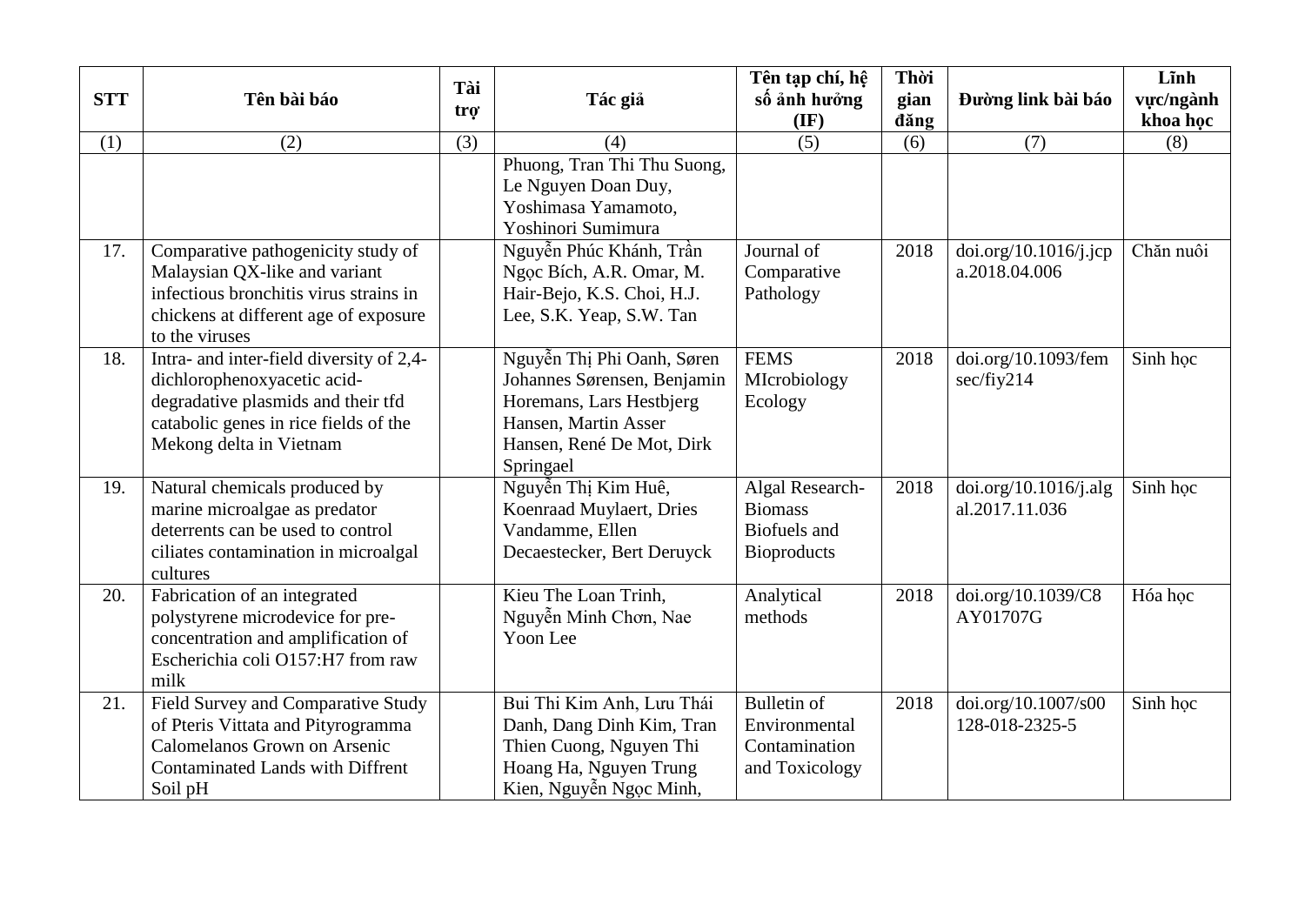| <b>STT</b> | Tên bài báo                                                                                                                    | Tài              | Tác giả                                                                                                                | Tên tạp chí, hệ<br>số ảnh hưởng                          | Thời<br>gian | Đường link bài báo                                                       | Lĩnh<br>vực/ngành |
|------------|--------------------------------------------------------------------------------------------------------------------------------|------------------|------------------------------------------------------------------------------------------------------------------------|----------------------------------------------------------|--------------|--------------------------------------------------------------------------|-------------------|
|            |                                                                                                                                | tro <sup>-</sup> |                                                                                                                        | $(\mathbf{IF})$                                          | dăng         |                                                                          | khoa học          |
| (1)        | (2)                                                                                                                            | (3)              | (4)                                                                                                                    | (5)                                                      | (6)          | (7)                                                                      | (8)               |
|            |                                                                                                                                |                  | Nguyễn Quang Trung                                                                                                     |                                                          |              |                                                                          |                   |
| 22.        | Reproductive biological traits of the<br>goby Stigmatogobius pleurostigma<br>(Bleeker, 1849) from the Mekong<br>Delta, Vietnam |                  | Đinh Minh Quang, Trần Thị<br>Tố Nguyên                                                                                 | Indian Journal of<br>Fisheries                           | 2018         | doi.org/10.21077/ijf.<br>2018.65.1.68188-04                              | Môi trường        |
| 23.        | Population Dynamics of the Goby<br>Trypauchen vagina (Gobiidae) at<br>Downstream of Hau River, Vietnam                         |                  | <b>Dinh Minh Quang</b>                                                                                                 | Pakistan Journal<br>of Zoology                           | 2018         | dx.doi.org/10.17582/<br>journal.pjz/2018.50.<br>1.105.110                | Toán học          |
| 24.        | Water conservation and waste<br>reduction management for increasing<br>guest loyalty and green hotel<br>practices              |                  | Heesup Han, Hồ Lê Thu<br>Trang, Jin-Soo Lee, Wansoo<br>Kim                                                             | International<br>Journal of<br>Hospitality<br>management | 2018         | doi.org/10.1016/j.ijh<br>m.2018.03.012                                   | Môi trường        |
| 25.        | Stability for bang-bang control<br>problems of partial differential<br>equations                                               |                  | Nguyễn Thành Quí, Daniel<br>Wachsmuth                                                                                  | <b>OPTIMIZATIO</b><br>N                                  | 2018         | doi.org/10.1080/023<br>31934.2018.1522634                                | Toán học          |
| 26.        | EFFECTS OF LAYER AGE AND<br>EGG WEIGHT ON EGG QUALITY<br>TRAITS OF JAPANESE QUAILS<br>(Coturnix coturnix japonica)             |                  | Nguyễn Thị Hồng Nhân,<br>Phạm Ngọc Du, Trần Nhân<br>Dũng, Nguyễn Thị Kim<br>Khang, Nguyễn Trọng Ngữ,<br>Lý Thị Thu Lan | Journal of<br>Animal and<br><b>Plant Sciences</b>        | 2018         | www.cabdirect.org/c<br>abdirect/FullTextPD<br>F/2018/2018327079<br>9.pdf | Chăn nuôi         |
| 27.        | A Differential Evolution-Based<br><b>Clustering for Probability Density</b><br>Functions                                       |                  | HO KIEU DIEM, Võ Văn<br>Tài, NGUYEN TRANG<br>THAO, NGUYEN THOI<br>TRUNG, VO DUY TRUNG                                  | <b>IEEE</b> Access                                       | 2018         | doi.org/10.1109/AC<br>CESS.2018.2849688                                  | Toán học          |
| 28.        | <b>Clustering for Probability Density</b><br>Functions by New k-Medoids<br>Method                                              |                  | D. Ho-Kieu, Võ Văn Tài, T.<br>Nguyen-Trang                                                                             | Scientific<br>Programming                                | 2018         | doi.org/10.1155/201<br>8/2764016                                         | Toán hoc          |
| 29.        | Elucidation of the molecular and<br>electronic structures of some magic<br>silver clusters Agn $(n = 8, 18, 20)$               |                  | Phạm Vũ Nhật, Nguyen<br>Thanh Si, Minh Tho Nguyen                                                                      | Journal of<br>Molecular<br>Modeling                      | 2018         | doi.org/10.1007/s00<br>894-018-3730-8                                    | Hóa học           |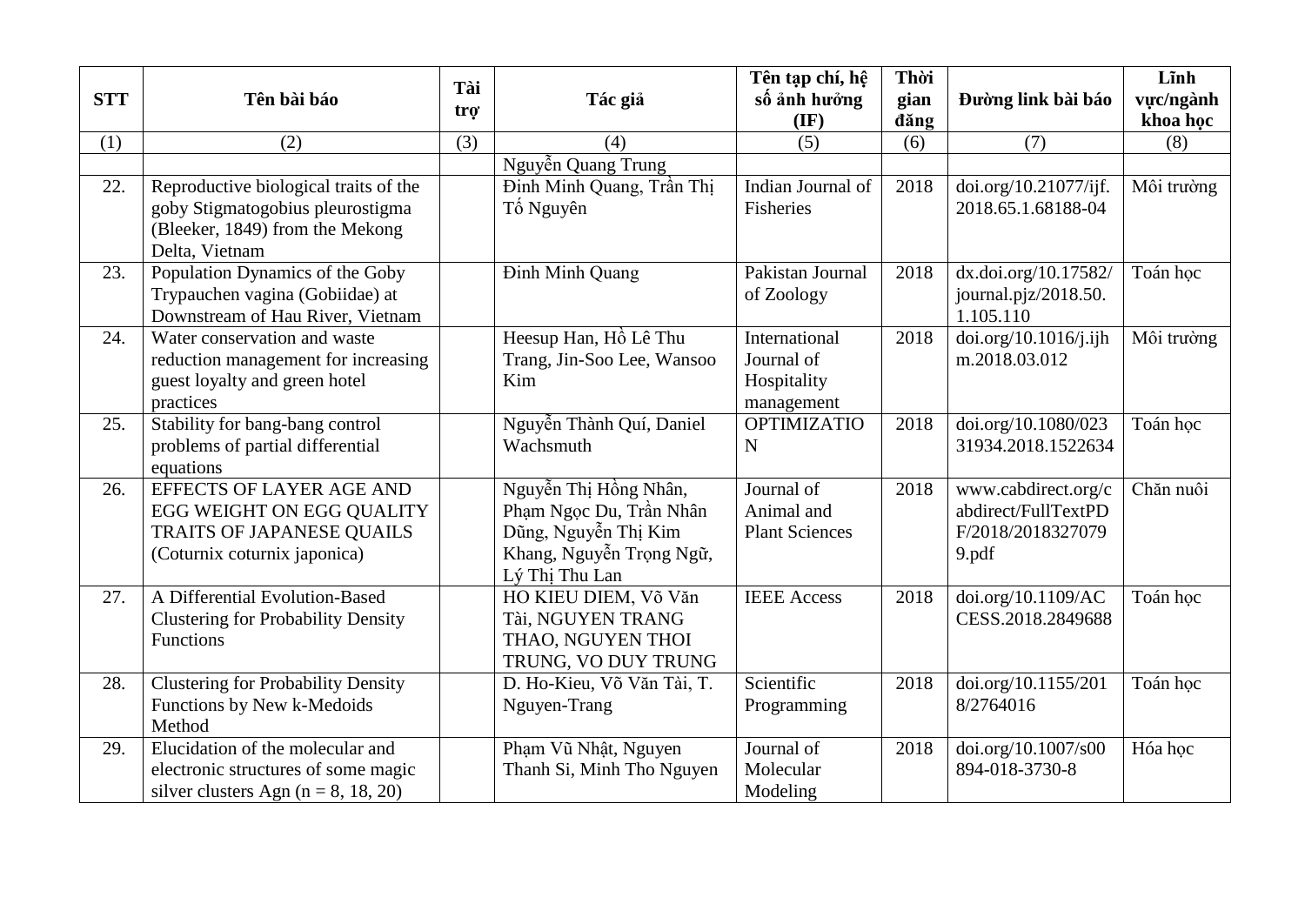| <b>STT</b>        | Tên bài báo                                                                                                                                                                          | Tài | Tác giả                                                                                                             | Tên tạp chí, hệ<br>số ảnh hưởng                                      | Thời<br>gian | Đường link bài báo                                | Lĩnh<br>vực/ngành |
|-------------------|--------------------------------------------------------------------------------------------------------------------------------------------------------------------------------------|-----|---------------------------------------------------------------------------------------------------------------------|----------------------------------------------------------------------|--------------|---------------------------------------------------|-------------------|
|                   |                                                                                                                                                                                      | trợ |                                                                                                                     | $(\mathbf{IF})$                                                      | dăng         |                                                   | khoa học          |
| (1)               | (2)                                                                                                                                                                                  | (3) | (4)                                                                                                                 | (5)                                                                  | (6)          | (7)                                               | (8)               |
| $\overline{30}$ . | Adaptive co-management in the<br>Vietnamese Mekong Delta:<br>examining the interface between<br>flood management and adaptation                                                      |     | Thong Anh Tran, Lê Anh<br>Tuấn, Jamie Pittick                                                                       | International<br>Journal of Water<br><b>Resources</b><br>Development | 2018         | doi.org/10.1080/079<br>00627.2018.1437713         | Môi trường        |
| 31.               | Renewable energy consumption,<br>carbon emissions, and development<br>stages: Some evidence from panel<br>cointegration analysis                                                     |     | Nguyễn Kim Hạnh, Makoto<br>Kakinaka                                                                                 | Renewable<br>Energy                                                  | 2018         | doi.org/10.1016/j.ren<br>ene.2018.08.069          | Môi trường        |
| 32.               | Replacement of fish oil for sunflower<br>oil in growing goat diet induces shift<br>of ruminal fermentation and fatty<br>acid concentration without affecting<br>intake and digestion |     | Lâm Phước Thành,<br>Wisitiporn Suksombat,<br>Noppharat Phakachoed,<br>Chayapol Meeprom                              | <b>Small Ruminant</b><br>Research                                    | 2018         | doi.org/10.1016/j.sm<br>allrumres.2018.05.01<br>5 | Chăn nuôi         |
| 33.               | Quantitative trait locus analysis of<br>seed germination, seedling vigour<br>and seedling-regulated hormones in<br>Brassica napus                                                    |     | Nguyễn Châu Thanh Tùng,<br>Wolfgang Friedt, Suzanne R.<br>Abrams, Rod J. Snowdon                                    | Plant breeding                                                       | 2018         | doi.org/10.1111/pbr.<br>12576                     | Nông<br>nghiệp    |
| 34.               | Aquaculture innovation system<br>analysis of transition to sustainable<br>intensification in shrimp farming                                                                          |     | Olivier M. Joffre, Trần<br>Nguyễn Duy Khoa, Laurens<br>Klerkx                                                       | Agronomy for<br>Sustainable<br>Development                           | 2018         | doi.org/10.1007/s13<br>593-018-0511-9             | Nông<br>nghiệp    |
| 35.               | Large variation in glyphosate<br>mineralization in 21 different<br>agricultural soils explained by soil<br>properties                                                                |     | Nguyễn Khởi Nghĩa,<br>Marjetka Suhadolc, Gerhard<br>Welzl, Ulrike Dörfler, Jean<br>Charles Munch, Reiner<br>Schroll | Science of the<br>total<br>environment                               | 2018         | doi.org/10.1016/j.sci<br>toteny.2018.01.204       | Khoa học<br>đất   |
| 36.               | <b>Unsaturated Cuticular Hydrocarbon</b><br>Components of the Sex Pheromone<br>of Eggplant Fruit Borer, Leucinodes<br>orbonalis Guenée (Lepidoptera:<br>Crambidae)                   |     | Lê Văn Vàng, Châu Nguyễn<br>Quốc Khánh, Nguyen Thi<br>Ngoc nghia, Qi Yan, Tetsu<br>Ando                             | Journal of<br>Chemical<br>Ecology                                    | 2018         | doi.org/10.1007/s10<br>886-018-0985-6             | Nông<br>nghiệp    |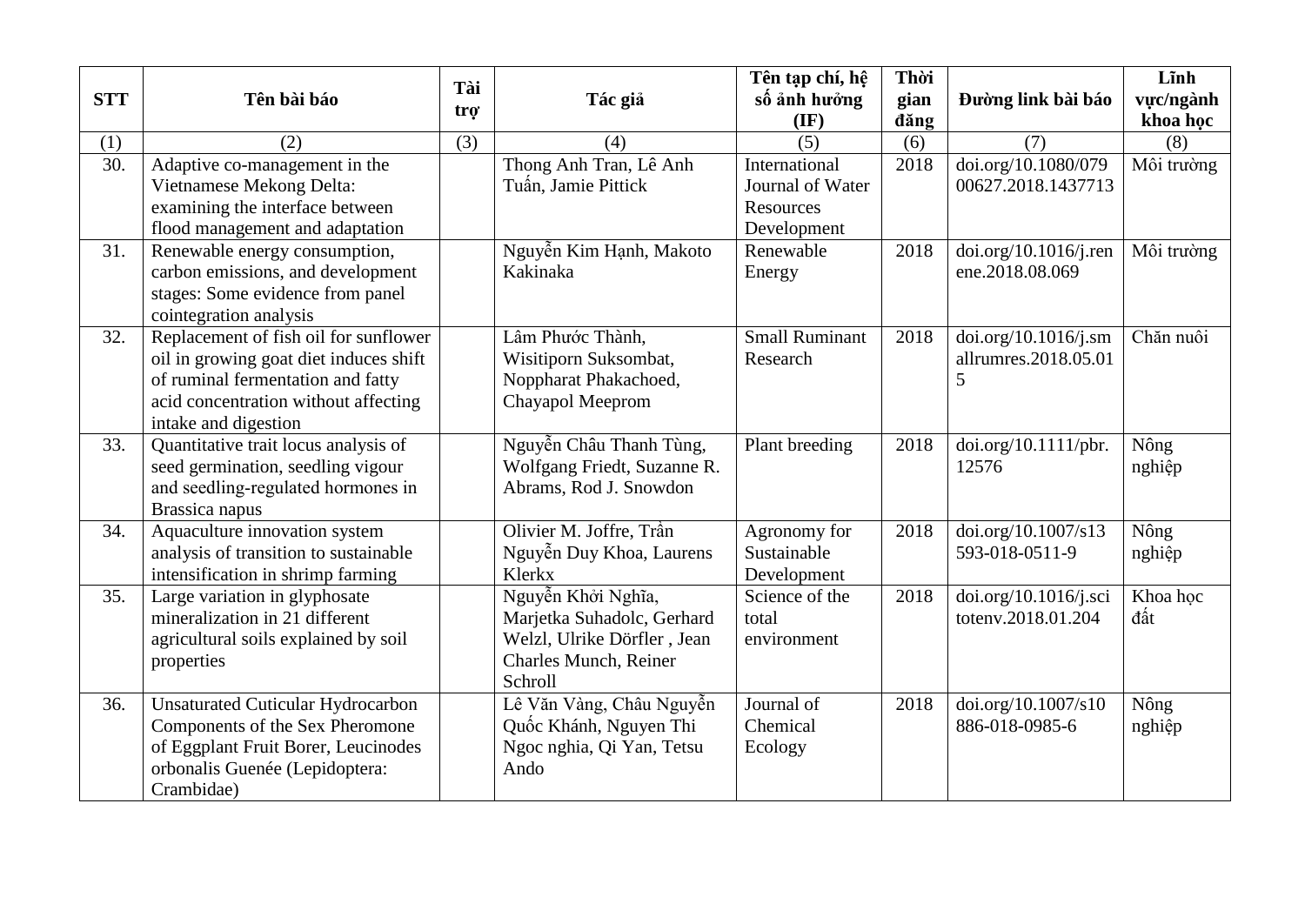| <b>STT</b> | Tên bài báo                                                                                                                                                                         | Tài              | Tác giả                                                                                                                  | Tên tạp chí, hệ<br>số ảnh hưởng                                 | Thời<br>gian | Đường link bài báo                                        | Lĩnh<br>vưc/ngành |
|------------|-------------------------------------------------------------------------------------------------------------------------------------------------------------------------------------|------------------|--------------------------------------------------------------------------------------------------------------------------|-----------------------------------------------------------------|--------------|-----------------------------------------------------------|-------------------|
|            |                                                                                                                                                                                     | tro <sup>-</sup> |                                                                                                                          | $(\mathbf{IF})$                                                 | dăng         |                                                           | khoa học          |
| (1)        | (2)                                                                                                                                                                                 | (3)              | (4)                                                                                                                      | (5)                                                             | (6)          | (7)                                                       | (8)               |
| 37.        | An analytical approach in accounting<br>for social values of ecosystem<br>services in a Ramsar site: A case<br>study in the Mekong Delta, Vietnam                                   |                  | Hồ Hữu Lộc, Nguyễn Thị<br>Hồng Điệp, Võ Thanh Tuấn,<br>Yoshihisa Shimizu                                                 | Ecological<br>Indicators                                        | 2018         | doi.org/10.1016/j.ec<br>olind.2017.12.066                 | Môi trường        |
| 38.        | Socio-geographic indicators to<br>evaluate landscape Cultural<br>Ecosystem Services: A case of<br>Mekong Delta, Vietnam                                                             |                  | Hồ Hữu Lộc, Nguyễn Thị<br>Hồng Điệp, Yoshihisa<br>Shimizu, Trương Thị Cẩm<br>Tiên, Thomas J. Ballatore,<br>Kim N. Irvine | Ecosystem<br>Services                                           | 2018         | $\frac{1}{1016}$ doi.org/10.1016/j.ec<br>oser.2017.11.003 | Môi trường        |
| 39.        | Quality of antimicrobial products<br>used in white leg shrimp<br>(Litopenaeus vannamei) aquaculture<br>in Northern Vietnam                                                          |                  | Kim Chi Tran, Trần Minh<br>Phú, Thi Van Phan, Anders<br>Dalsgaard                                                        | Aquaculture                                                     | 2018         | doi.org/10.1016/j.aq<br>uaculture.2017.09.03<br>8         | Thủy sản          |
| 40.        | <b>Ball Milling Treatment of Black</b><br>Dross for Selective Dissolution of<br>Alumina in Sodium Hydroxide<br>Leaching                                                             |                  | Nguyễn Thị Thúy Nhi,<br>Nguyễn Thị Hồng, Man<br>Seung Lee                                                                | Processes                                                       | 2018         | doi.org/10.3390/pr60<br>40029                             | Hóa hoc           |
| 41.        | Comparison of separation behavior<br>of Ir(IV) and Rh(III) between tin(II)<br>chloride and ascorbic acid as a<br>reducing agent in the extraction with<br>Cyanex 921 and Cyanex 301 |                  | Lê Minh Nhân, Nguyễn Thị<br>Hồng, Man Seung Lee                                                                          | Solvent<br><b>Extraction</b> and<br>Ion Exchange                | 2018         | doi.org/10.1080/073<br>66299.2018.1478373                 | Hóa học           |
| 42.        | A review on the recovery of titanium<br>dioxide from Ilmenite ores by direct<br>leaching technologies                                                                               |                  | Nguyễn Thị Hồng, Man<br>Seung Lee                                                                                        | Mineral<br>Processing and<br>Extractive<br>Metallurgy<br>Review | 2018         | doi.org/10.1080/088<br>27508.2018.1502668                 | Hóa hoc           |
| 43.        | A review on the separation of<br>niobium and tantalum by solvent<br>extraction                                                                                                      |                  | Nguyễn Thị Hồng, Man<br>Seung Lee                                                                                        | Mineral<br>Processing and<br>Extractive                         | 2018         | doi.org/10.1080/088<br>27508.2018.1526794                 | Hóa học           |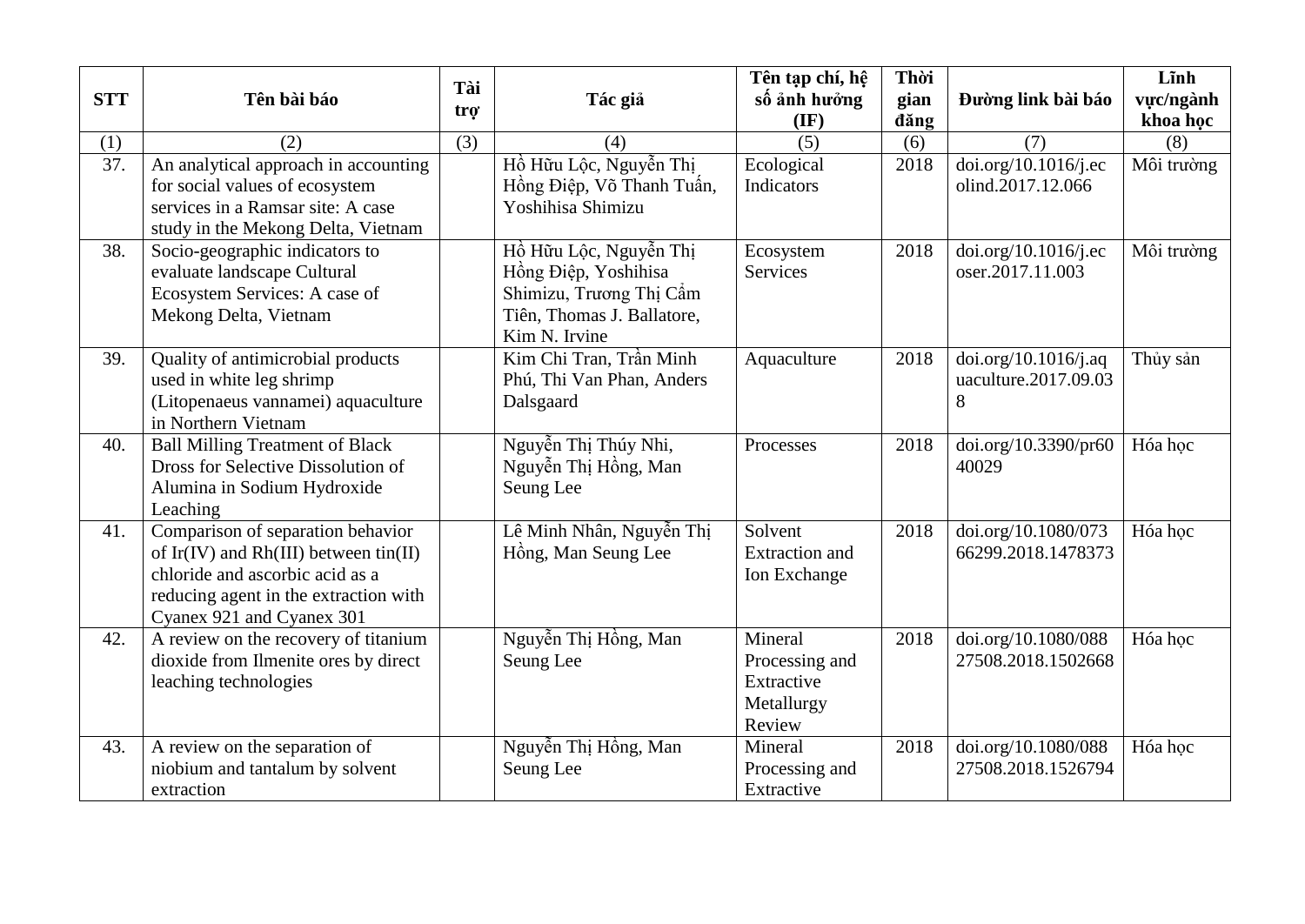| <b>STT</b> | Tên bài báo                                                                                                                                    | Tài<br>trợ | Tác giả                                                                                                                                                 | Tên tạp chí, hệ<br>số ảnh hưởng<br>$(\mathbf{IF})$                  | Thời<br>gian<br>dăng | Đường link bài báo                                                                                                       | Lĩnh<br>vực/ngành<br>khoa học |
|------------|------------------------------------------------------------------------------------------------------------------------------------------------|------------|---------------------------------------------------------------------------------------------------------------------------------------------------------|---------------------------------------------------------------------|----------------------|--------------------------------------------------------------------------------------------------------------------------|-------------------------------|
| (1)        | (2)                                                                                                                                            | (3)        | (4)                                                                                                                                                     | (5)                                                                 | (6)                  | (7)                                                                                                                      | (8)                           |
|            |                                                                                                                                                |            |                                                                                                                                                         | Metallurgy<br>Review                                                |                      |                                                                                                                          |                               |
| 44.        | PHYSICOCHEMICAL<br>PROPERTIES OF Polygonum<br>multiflorum THUNB. ROOT<br>POWDER PRODUCED WITH<br>DIFFERENT CARRIER AGENTS.                     |            | Lê Phạm Tấn Quốc, Nguyễn<br>Văn Mười                                                                                                                    | Chemical<br>Industry &<br>Chemical<br>Engineering<br>Quarterly      | 2018                 | webbut.unitbv.ro/bul<br>letin/Series%20II/20<br>18/BULETIN%20I<br>%20PDF/13_Muoi.p<br>df                                 | Hóa hoc                       |
| 45.        | The Determinants Behind Changes<br>of Farming Systems and Adaptation<br>to Salinity Intrusion in the Coastal<br><b>Regions of Mekong Delta</b> |            | Nguyễn Thùy Trang, Huỳnh<br>Việt Khải, Võ Hồng Tú,<br>Mitsuyasu YABE                                                                                    | Journal of The<br>Faculty of<br>Agriculture<br>Kyushu<br>University | 2018                 | https://catalog.lib.ky<br>ushu-<br>u.ac.jp/opac_downlo<br>ad_md/1955664/p41<br>7.pdf                                     | Nông<br>nghiệp                |
| 46.        | Technical and environmental<br>efficiency of eco-friendly rice<br>production in the upstream region of<br>the Vietnamese Mekong delta          |            | Võ Hồng Tú, Nguyễn Duy<br>Cần, Steven W. Kopp,<br>Yoshifumi Takahashi,<br>Mitsuyasu Yabe                                                                | Environment<br>Development<br>and<br>Sustainability                 | 2018                 | doi.org/10.1007/s10<br>668-018-0140-0                                                                                    | Môi trường                    |
| 47.        | Impact of Salinity Intrusion on Rice<br>Productivity in the Vietnamese<br>Mekong Delta                                                         |            | Huỳnh Việt Khải, Nguyễn<br>Hữu Đặng, Mitsuyasu Yabe                                                                                                     | Journal of The<br>Faculty of<br>Agriculture<br>Kyushu<br>University | 2018                 | https://catalog.lib.ky<br>ushu-<br>u.ac.jp/opac_downlo<br>ad_md/1911216/p14<br>3.pdf                                     | Nông<br>nghiệp                |
| 48.        | Properties of Biochars Prepared from<br>Local Biomass in the Mekong Delta,<br>Vietnam                                                          |            | Nguyễn Xuân Lộc, Nguyễn<br>Hữu Chiếm, Đỗ Thị Mỹ<br>Phượng, Takayuki Miyanishi,<br>Nguyen Dat Phuong, Pham<br>Ngoc Thoa, Takayuki<br>Okayama, Ryota Kose | <b>Bioresources</b>                                                 | 2018                 | ojs.cnr.ncsu.edu/inde<br>x.php/BioRes/article/<br>view/BioRes_13_4_<br>7325_Nguyen_Bioc<br>har_Local_Biomass_<br>Vietnam | Môi trường                    |
| 49.        | <b>Energy-Efficient Data Encryption</b><br>Scheme for Cognitive Radio<br><b>Networks</b>                                                       |            | Đỗ Vinh Quang, Trần Nhựt<br>Khải Hoàn, Insoo Koo                                                                                                        | <b>IEEE</b> Sensors<br>Journal                                      | 2018                 | doi.org/10.1109/JSE<br>N.2018.2791563                                                                                    | Công nghệ                     |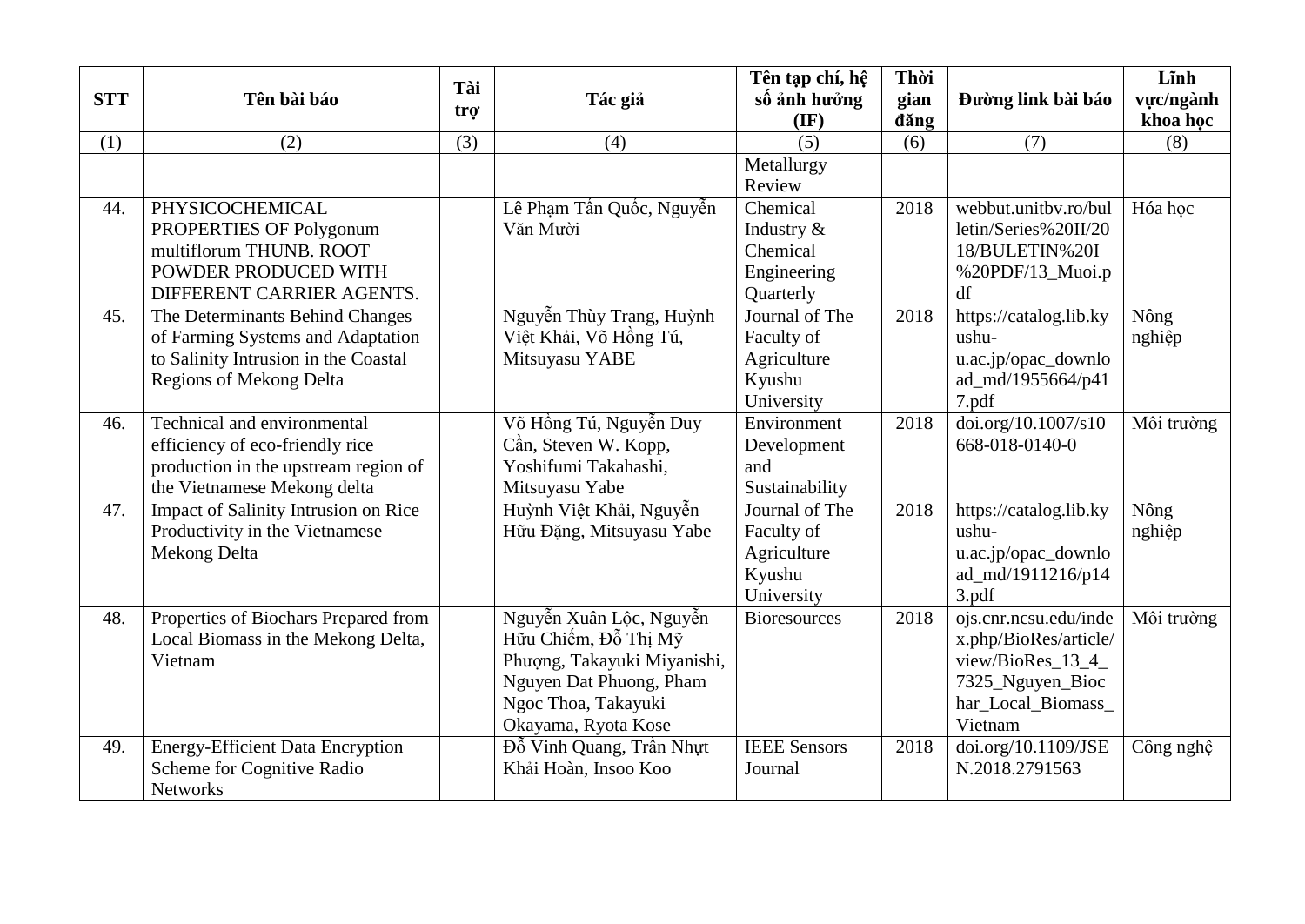| <b>STT</b> | Tên bài báo                                                                                                                                                                     | Tài<br>tro <sup>-</sup> | Tác giả                                                                                                                                                                 | Tên tạp chí, hệ<br>số ảnh hưởng                                | Thời<br>gian | Đường link bài báo                                           | Lĩnh<br>vực/ngành      |
|------------|---------------------------------------------------------------------------------------------------------------------------------------------------------------------------------|-------------------------|-------------------------------------------------------------------------------------------------------------------------------------------------------------------------|----------------------------------------------------------------|--------------|--------------------------------------------------------------|------------------------|
|            |                                                                                                                                                                                 |                         |                                                                                                                                                                         | $(\mathbf{IF})$                                                | dăng         |                                                              | khoa học               |
| (1)        | (2)                                                                                                                                                                             | (3)                     | (4)                                                                                                                                                                     | (5)                                                            | (6)          | (7)                                                          | (8)                    |
| 50.        | Joint Full-Duplex/Half-Duplex<br><b>Transmission-Switching Scheduling</b><br>and Transmission-Energy Allocation<br>in Cognitive Radio Networks with<br><b>Energy Harvesting</b> |                         | Trần Nhựt Khải Hoàn, Insoo<br>Koo, Hiep Vu-Van                                                                                                                          | Sensors                                                        | 2018         | doi.org/10.3390/s18<br>072295                                | Công nghệ              |
| 51.        | Ontogeny and morphometrics of the<br>gills and swim bladder of air-<br>breathing striped catfish<br>Pangasianodon hypophthalmus                                                 |                         | Le My Phuong, Đỗ Thị<br>Thanh Hương, Hans Malte,<br>Jens Randel Nyengaard,<br>Mark Bayley                                                                               | Journal of<br>Experimental<br><b>Biology</b>                   | 2018         | jeb168658.<br>doi:10.1242/jeb.168<br>658                     | Thủy sản               |
| 52.        | Screening of quinalphos, trifluralin<br>and dichlorvos residues in fresh<br>water of aquaculture systems in<br>Mekong Delta, Vietnam                                            |                         | Nguyễn Quốc Thịnh, Nguyễn<br>Thanh Phương, Đỗ Thị<br>Thanh Hương, Trần Minh<br>Phú, Marie-Louise Scippo,<br>Francois Brose, Patrick<br>Kestemont, Caroline Douny        | Aquaculture<br>Research                                        | 2018         | doi.org/10.1111/are.<br>13890                                | Thủy sản               |
| 53.        | Excitation energy dependence of the<br>life time of orange emission from<br>Mn-doped ZnS nanocrystals                                                                           |                         | Nguyễn Trí Tuấn, Dirk<br>Poelman, Katrien W. Meert,<br>Philippe F. Smet, Nguyễn Thị<br>Khôi, Phạm Thành Huy,<br>Nguyễn Duy Hùng, Đỗ<br>Quang Trung, Nguyễn Văn<br>Quang | Journal of<br>Luminescence                                     | 2018         | doi.org/10.1016/j.jlu<br>min.2018.02.062                     | Hóa học                |
| 54.        | A Novel Reversible Data Hiding<br>Scheme with Two-Dimensional<br>Histogram Shifting Mechanism                                                                                   |                         | Phuoc-Hung Vo, Đỗ Thanh<br>Nghị, Van-Thanh Huynh,<br>Thai-Son Nguyen                                                                                                    | Multimedia<br>Tools and<br>Applications                        | 2018         | doi.org/10.1007/s11<br>042-018-5991-8                        | Công nghệ<br>thông tin |
| 55.<br>56. | Red Emission of SrAl2O4:Mn4+<br>Phosphor for Warm White Light-<br><b>Emitting Diodes</b><br><b>Cellular Simulation for Distributed</b>                                          |                         | Nguyễn Thị Kim Chi,<br>Nguyễn Trí Tuấn, Nguyen<br>Thi Kim Lien, Nguyễn Duy<br>Hùng<br>Trương Phong Tuyên, Huỳnh                                                         | Journal of<br><b>ELECTRONIC</b><br><b>MATERIALS</b><br>Sensors | 2018<br>2018 | doi.org/10.1007/s11<br>664-018-6320-8<br>doi.org/10.3390/s18 | Vật lý<br>Công nghệ    |
|            |                                                                                                                                                                                 |                         |                                                                                                                                                                         |                                                                |              |                                                              |                        |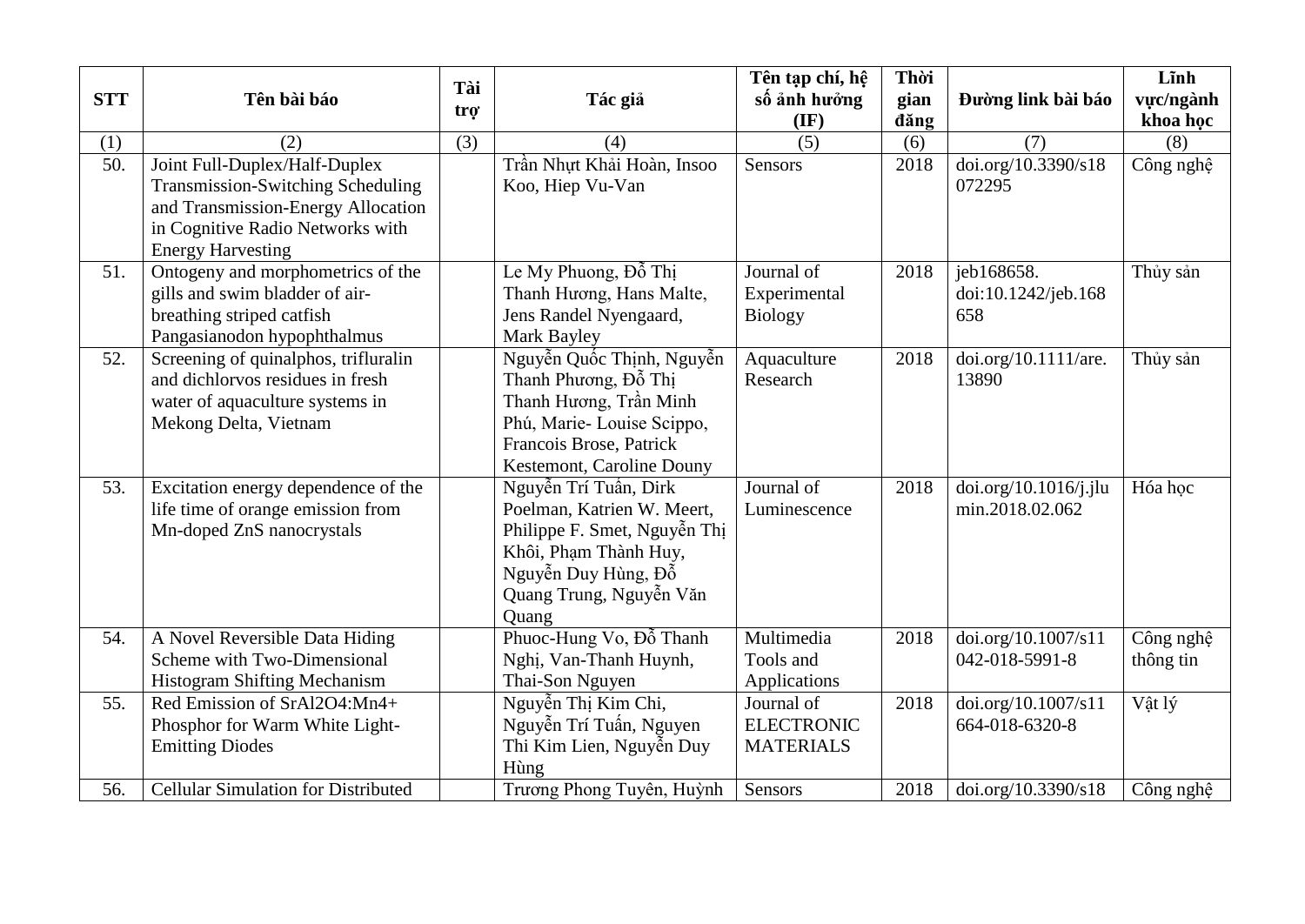| <b>STT</b> | Tên bài báo                                | Tài              | Tác giả                    | Tên tạp chí, hệ<br>số ảnh hưởng | Thời<br>gian | Đường link bài báo     | Lĩnh<br>vực/ngành             |
|------------|--------------------------------------------|------------------|----------------------------|---------------------------------|--------------|------------------------|-------------------------------|
|            |                                            | tro <sup>-</sup> |                            | $(\mathbf{IF})$                 | dăng         |                        | khoa học                      |
| (1)        | (2)                                        | (3)              | (4)                        | (5)                             | (6)          | (7)                    | (8)                           |
|            | <b>Sensing over Complex Terrains</b>       |                  | Xuân Hiệp, Bernard Pottier |                                 |              | 072323                 | thông tin                     |
| 57.        | <b>Effects of Processing Parameters on</b> |                  | Văn Phạm Đan Thủy,         | Journal of                      | 2018         | doi.org/10.7569/JR     | Môi trường                    |
|            | <b>Mechanical Properties and Structure</b> |                  | Nguyễn Minh Trí, Nguyễn    | Renewable                       |              | M.2018.634107          |                               |
|            | of Banana Fiber-Reinforced                 |                  | Chánh Nghiệm, Yukihiro     | Materials                       |              |                        |                               |
|            | Composites                                 |                  | Nishikawa, Nguyen Khai     |                                 |              |                        |                               |
|            |                                            |                  | Thinh, Pham Thi Yen Nhu,   |                                 |              |                        |                               |
|            |                                            |                  | Le Thi Truc Duyen, Qui     |                                 |              |                        |                               |
|            |                                            |                  | Tran-Cong-Miyata           |                                 |              |                        |                               |
| 58.        | A synbiotic improves the immunity          |                  | Huỳnh Trường Giang, Chun-  | Fish & Shellfish                | 2018         | doi.org/10.1016/j.fsi. | Thủy sản                      |
|            | of white shrimp, Litopenaeus               |                  | Hung Liu, Kuo-Hsun Chiu,   | Immunology                      |              | 2018.05.031            |                               |
|            | vannamei: Metabolomic analysis             |                  | Chia-Chun Chi, Ann-Chang   |                                 |              |                        |                               |
|            | reveal compelling evidence                 |                  | Cheng                      |                                 |              |                        |                               |
| 59.        | First record of the earthworm genus        |                  | Nguyễn Thanh Tùng, NAM     | Zootaxa                         | 2018         | doi.org/10.11646/zo    | $\overline{\text{S}}$ inh học |
|            | Pheretima Kinberg, 1867 sensu              |                  | Q. NGUYEN, Nguyễn Đức      |                                 |              | otaxa.4496.1.20        |                               |
|            | stricto in Vietnam, with description       |                  | Anh                        |                                 |              |                        |                               |
|            | of a new species (Annelida:                |                  |                            |                                 |              |                        |                               |
|            | Clitellata: Megascolecidae)                |                  |                            |                                 |              |                        |                               |
| 60.        | On Hölder continuity of solution           |                  | Lâm Quốc Anh, Pham Thanh   | Optimization                    | 2018         | doi.org/10.1080/023    | Toán hoc                      |
|            | maps to parametric vector primal and       |                  | Duoc, Trần Ngọc Tâm        |                                 |              | 31934.2018.1466298     |                               |
|            | dual equilibrium problems                  |                  |                            |                                 |              |                        |                               |
| 61.        | Stability of solution mappings for         |                  | Lâm Quốc Anh, Nguyễn Văn   | Journal of                      | 2018         | doi.org/10.1007/s40    | Toán học                      |
|            | parametric bilevel vector equilibrium      |                  | Hùng                       | Computational                   |              | 314-016-0411-z         |                               |
|            | problems                                   |                  |                            | and Applied                     |              |                        |                               |
|            |                                            |                  |                            | Mathematics                     |              |                        |                               |
| 62.        | Do OECD-type governance                    |                  | Ngô Mỹ Trân, Ann Jorissen, | Corporate                       | 2018         | doi.org/10.1111/corg   | Kinh tế                       |
|            | principles have economic value for         |                  | <b>Walter Nonneman</b>     | Governance-An                   |              | .12228                 |                               |
|            | Vietnamese firms at IPO?                   |                  |                            | International                   |              |                        |                               |
|            |                                            |                  |                            | Review                          |              |                        |                               |
| 63.        | Levitin-Polyak well-posedness for          |                  | Lâm Quốc Anh, Nguyễn Văn   | Positivity                      | 2018         | doi.org/10.1007/s11    | Toán học                      |
|            | strong bilevel vector equilibrium          |                  | Hùng                       |                                 |              | 117-018-0569-2         |                               |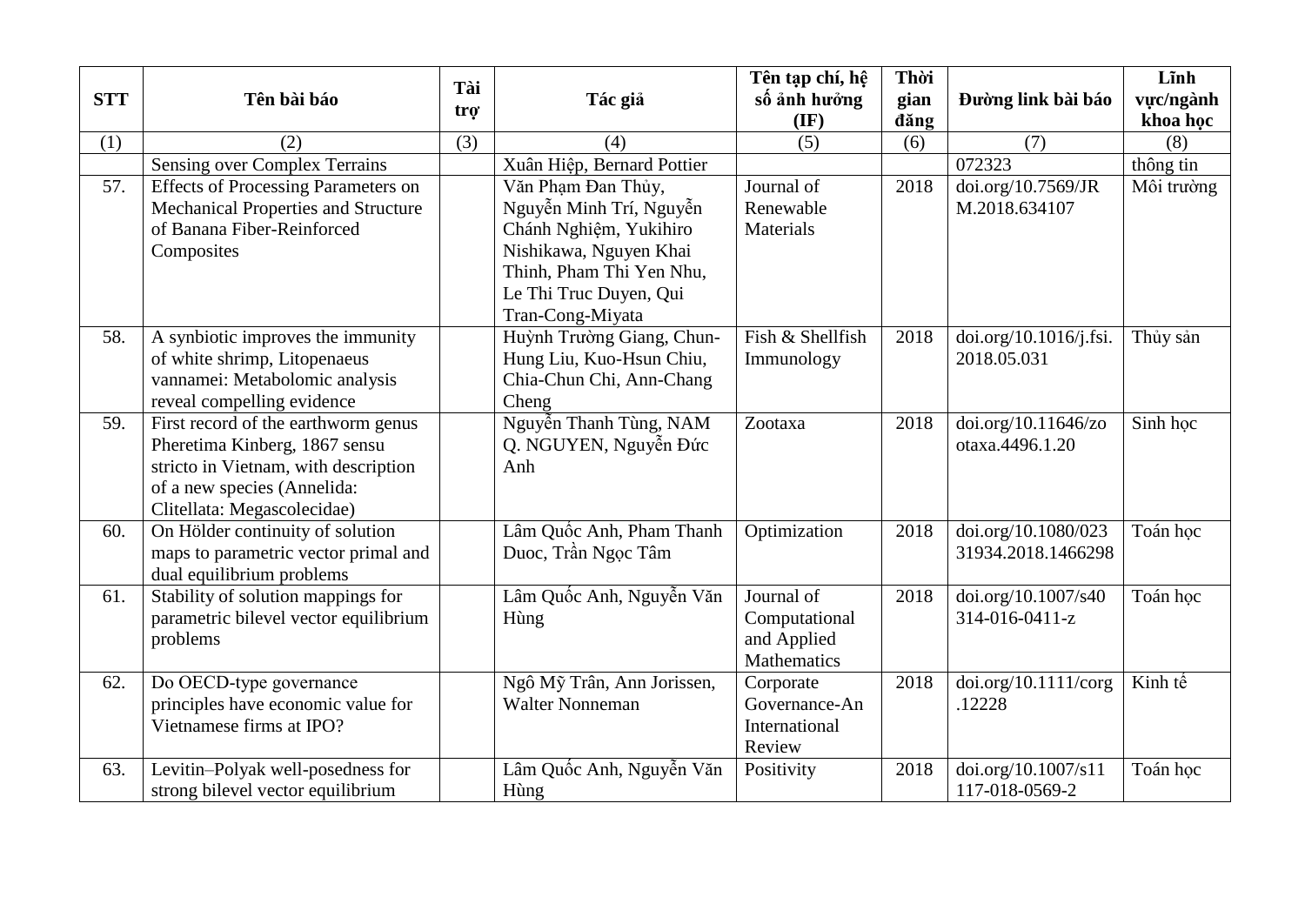| <b>STT</b> | Tên bài báo                                                                                                                                           | Tài | Tác giả                                                                                      | Tên tạp chí, hệ<br>số ảnh hưởng                                 | Thời<br>gian | Đường link bài báo                        | Lĩnh<br>vực/ngành |
|------------|-------------------------------------------------------------------------------------------------------------------------------------------------------|-----|----------------------------------------------------------------------------------------------|-----------------------------------------------------------------|--------------|-------------------------------------------|-------------------|
|            |                                                                                                                                                       | trợ |                                                                                              | $(\mathbf{IF})$                                                 | dăng         |                                           | khoa học          |
| (1)        | (2)                                                                                                                                                   | (3) | (4)                                                                                          | (5)                                                             | (6)          | (7)                                       | (8)               |
|            | problems and applications to traffic<br>network problems with equilibrium<br>constraints                                                              |     |                                                                                              |                                                                 |              |                                           |                   |
| 64.        | Painlevé-Kuratowski convergences<br>of the solution sets for generalized<br>vector quasi-equilibrium problems                                         |     | Lâm Quốc Anh, Thanatporn<br>Bantaojai, Võ Minh Tâm,<br>Rabian Wangkeeree, Nguyễn<br>Văn Hùng | Journal of<br>Computational<br>and Applied<br>Mathematics       | 2018         | doi.org/10.1007/s40<br>314-017-0548-4     | Toán học          |
| 65.        | On penalty method for equilibrium<br>problems in lexicographic order                                                                                  |     | Lâm Quốc Anh, Trần Quốc<br>Duy                                                               | Positivity                                                      | 2018         | doi.org/10.1007/s11<br>117-017-0496-7     | Toán học          |
| 66.        | Gap functions and Hausdorff<br>continuity of solution mappings to<br>parametric strong vector<br>quasiequilibrium problems                            |     | Lâm Quốc Anh, Nguyễn Văn<br>Hùng                                                             | Journal of<br>Industrial and<br>Management<br>Optimization      | 2018         | doi.org/10.3934/jimo<br>.2017037          | Toán học          |
| 67.        | A Review on Separation of Gallium<br>and Indium from Leach Liquors by<br>Solvent Extraction and Ion Exchange                                          |     | Nguyễn Thị Hồng, Man<br>Seung Lee                                                            | Mineral<br>Processing and<br>Extractive<br>Metallurgy<br>Review | 2018         | doi.org/10.1080/088<br>27508.2018.1538987 | Hóa hoc           |
| 68.        | Syntrophic Partners Enhance Growth<br>and Respiratory Dehalogenation of<br>Hexachlorobenzene by<br>Dehalococcoides mccartyi Strain<br>CBDB1           |     | Châu Thị Anh Thy, Lorenz<br>Adrian, Matthew Lee,<br>Michael J. Manefield                     | Frontiers in<br>Microbiology                                    | 2018         | doi.org/10.3389/fmic<br>b.2018.01927      | Nông<br>nghiệp    |
| 69.        | Mekong River Delta farm-household<br>willingness to pay for salinity<br>intrusion risk reduction                                                      |     | Khổng Tiến Dũng, Adam J.<br>Loch, Michael D. Young,<br>Jayanthi Thennakoon                   | Agricultural<br>Water<br>Management                             | 2018         | doi.org/10.1016/j.ag<br>wat.2017.12.010   | Kinh tế           |
| 70.        | A Review on the Separation of<br>Lithium Ion from Leach Liquors of<br>Primary and Secondary Resources by<br><b>Solvent Extraction with Commercial</b> |     | Nguyễn Thị Hồng, Man<br>Seung Lee                                                            | Processes                                                       | 2018         | doi.org/10.3390/pr60<br>50055             | Hóa học           |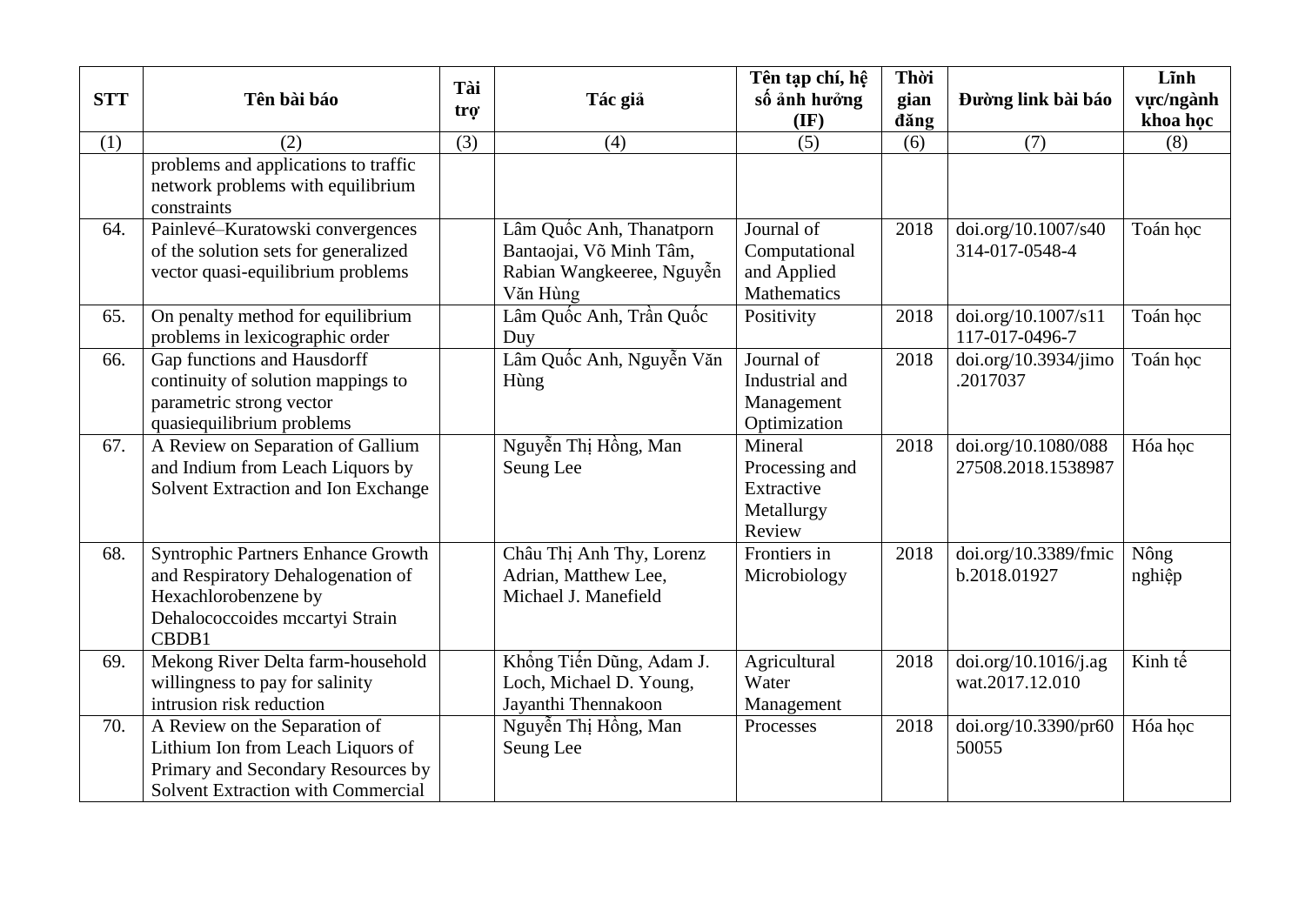| <b>STT</b> | Tên bài báo                                                                                                                                                                       | Tài              | Tác giả                                                                                          | Tên tạp chí, hệ<br>số ảnh hưởng                       | Thời<br>gian | Đường link bài báo                                                  | Lĩnh<br>vực/ngành      |
|------------|-----------------------------------------------------------------------------------------------------------------------------------------------------------------------------------|------------------|--------------------------------------------------------------------------------------------------|-------------------------------------------------------|--------------|---------------------------------------------------------------------|------------------------|
|            |                                                                                                                                                                                   | tro <sup>-</sup> |                                                                                                  | $(\mathbf{IF})$                                       | dăng         |                                                                     | khoa học               |
| (1)        | (2)                                                                                                                                                                               | (3)              | (4)                                                                                              | (5)                                                   | (6)          | (7)                                                                 | (8)                    |
|            | <b>Extractants</b>                                                                                                                                                                |                  |                                                                                                  |                                                       |              |                                                                     |                        |
| 71.        | Tuning electronic transport<br>properties of zigzag graphene<br>nanoribbons with silicon doping and<br>phosphorus passivation                                                     |                  | Nguyễn Thành Tiên, Rajeev<br>Ahuja, Vo Trung Phuc                                                | AIP<br><b>ADVANCES</b>                                | 2018         | doi.org/10.1063/1.50<br>35385                                       | Vật lý                 |
| 72.        | New spatial-organization-based scale<br>and rotation invariant features for<br>heterogeneous-content camera-based<br>document image retrieval                                     |                  | Quoc Bao Dang, Trần Cao<br>Đệ, Muhammad Muzzamil<br>Luqman, Mickaël Coustaty,<br>Jean-Marc Ogier | Pattern<br>Recognition<br>Letters                     | 2018         | doi.org/10.1016/j.path<br>rec.2018.07.009                           | Công nghệ<br>thông tin |
| 73.        | <b>Influence of Various Phenolic</b><br>Compounds on Properties of Gelatin<br>Film Prepared from Horse Mackerel<br>Trachurus japonicus Scales                                     |                  | Lê Thị Minh Thủy, Hiroki<br>Maki, Kigen Takahashi,<br>Kazufumi Osako, Emiko<br>Okazaki           | Journal of Food<br>Science                            | 2018         | doi.org/10.1111/175<br>0-3841.14193                                 | Chế biến               |
| 74.        | The combined effect of Bassa 50EC<br>and Vitashield 40EC on the brain<br>acetylcholinesterase activity in<br>climbing perch (Anabas testudineus)                                  |                  | Nguyễn Thanh Tâm, Nguyễn<br>Văn Công, Håkan Berg                                                 | Environmental<br>Science and<br>Pollution<br>Research | 2018         | doi.org/10.1007/s11<br>356-018-2112-1                               | Môi trường             |
| 75.        | Effects of Exogenous Application of<br>Protocatechuic Acid and Vanillic<br>Acid to Chlorophylls, Phenolics and<br>Antioxidant Enzymes of Rice (Oryza<br>sativa L.) in Submergence |                  | Tran Dang Xuan, Đỗ Tấn<br>Khang                                                                  | Molecules                                             | 2018         | doi.org/10.3390/mol<br>ecules23030620                               | Công nghệ<br>sinh học  |
| 76.        | ITS1 locus: a major determinant of<br>genetic diversity of Plantago spp.<br>(plantaginaceae)                                                                                      |                  | Nguyễn Văn Ây, Đỗ Tấn<br>Khang, Baatartsogt O.,<br>Enkhchimeg V., Altantsetseg<br>K.             | <b>PAKISTAN</b><br><b>JOURNAL OF</b><br><b>BOTANY</b> | 2018         | https://inis.iaea.org/s<br>earch/search.aspx?or<br>ig_q=RN:49043137 | Công nghệ<br>sinh học  |
| 77.        | An improved fuzzy time series<br>forecasting model using variations of<br>data                                                                                                    |                  | Võ Văn Tài                                                                                       | Fuzzy<br>Optimization<br>and Decision<br>Making       | 2018         | doi.org/10.1007/s10<br>700-018-9290-7                               | Tóa học                |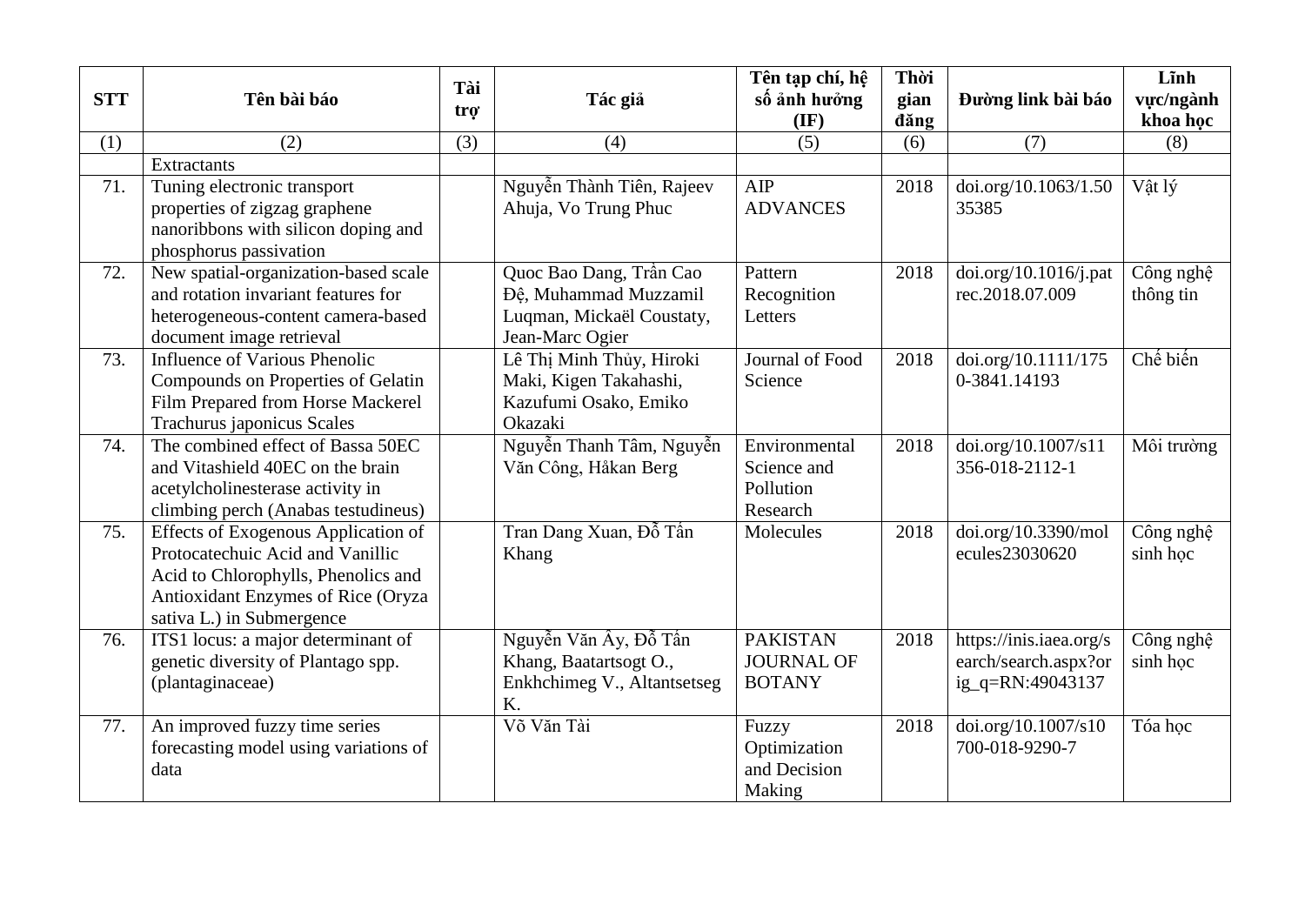| <b>STT</b> | Tên bài báo                                                                                                                                              | Tài<br>tro <sup>-</sup> | Tác giả                                                                                                                                                                                                       | Tên tạp chí, hệ<br>số ảnh hưởng<br>$(\mathbf{IF})$ | Thời<br>gian<br>dăng | Đường link bài báo                                | Lĩnh<br>vực/ngành<br>khoa học |
|------------|----------------------------------------------------------------------------------------------------------------------------------------------------------|-------------------------|---------------------------------------------------------------------------------------------------------------------------------------------------------------------------------------------------------------|----------------------------------------------------|----------------------|---------------------------------------------------|-------------------------------|
| (1)        | (2)                                                                                                                                                      | (3)                     | (4)                                                                                                                                                                                                           | (5)                                                | (6)                  | (7)                                               | (8)                           |
| 78.        | New Surrogate Model for Wind<br>Pressure Coefficients in a Schematic<br>Urban Environment with a Regular<br>Pattern                                      |                         | Nguyễn Văn Tâm, Frank De<br>Troyer                                                                                                                                                                            | Atmosphere                                         | 2018                 | doi.org/10.3390/atm<br>os9030113                  | Công nghệ                     |
| 79.        | Effect of high MgO content on the<br>performance of alkali-activated fine<br>slag under water and air curing<br>conditions                               |                         | Chao-Lung Hwang, Trần Vũ<br>An, Mitiku Damtie<br>Yehualaw, Duy-Hai Vo                                                                                                                                         | Construction and<br><b>Building</b><br>Materials   | 2018                 | doi.org/10.1016/j.co<br>nbuildmat.2018.07.1<br>29 | Hóa học                       |
| 80.        | Exploring hidden diversity in<br>Southeast Asia's Dermogenys spp.<br>(Beloniformes: Zenarchopteridae)<br>through DNA barcoding                           |                         | Samsudin Nurul Farhana,<br>Dương Thúy Yên, Mohd Nor<br>Siti Azizah, Mark de Bruyn,<br>Zain Khaironizam, Eleanor<br>A. S. Adamson, Yahui Zhao,<br>Larry M. Page, Suwat<br>Tanyaros, Zainal Abidin<br>Muchlisin | Scientific<br>Reports                              | 2018                 | doi.org/10.1038/s41<br>598-018-29049-7            | Thủy sản                      |
| 81.        | Regional variation in genetic<br>diversity between wild and cultured<br>populations of bighead catfish<br>(Clarias macrocephalus) in the<br>Mekong Delta |                         | Dương Thúy Yên, Kim<br>Scribner                                                                                                                                                                               | Fisheries<br>Research                              | 2018                 | doi.org/10.1016/j.fis<br>hres.2018.06.012         | Thủy sản                      |
| 82.        | Enhancement of low-cement self-<br>compacting concrete with dolomite<br>powder                                                                           |                         | Nguyễn Hoàng Anh, Herry<br>Suryadi Djayaprabha, Jeng-<br>Ywan Shih, Ta-Peng Chang                                                                                                                             | Construction and<br><b>Building</b><br>Materials   | 2018                 | doi.org/10.1016/j.co<br>nbuildmat.2017.11.1<br>48 | Hóa học                       |
| 83.        | Nonequilibrium free energy of<br>colloidal glasses under shear                                                                                           |                         | Đặng Minh Triết, P Schall, A<br>Zaccone, D Bonn, R Zargar                                                                                                                                                     | Journal of<br>Physics D-<br><b>Applied Physics</b> | 2018                 | doi.org/10.1088/136<br>1-6463/aad03a              | Vật lý                        |
| 84.        | Polymorphism of PIT-1 and<br>Prolactin Genes and Their Effects on<br>Milk Yield in Holstein Frisian Dairy                                                |                         | Nguyễn Thị Diệu Thúy, Đỗ<br>Võ Anh Khoa, T. T. B.<br>Nguyen, L. V. Ty, N. H.                                                                                                                                  | <b>Russian Journal</b><br>of Genetics              | 2018                 | doi.org/10.1134/S10<br>22795418030146             | Chăn nuôi                     |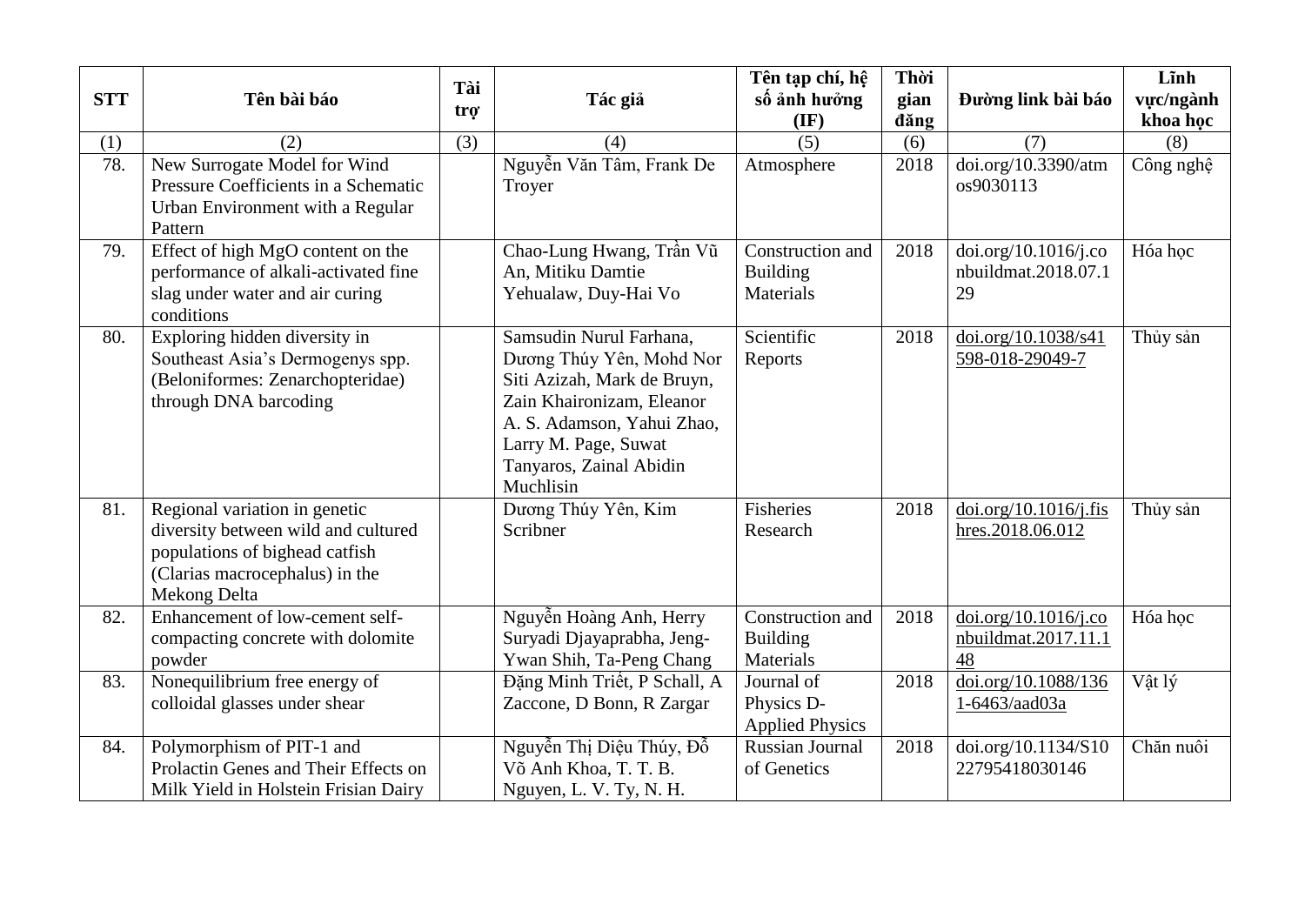|            |                                                                                                                                                          | Tài |                                                                                                                                                    | Tên tạp chí, hệ                                      | Thời         |                                           | Lĩnh                  |
|------------|----------------------------------------------------------------------------------------------------------------------------------------------------------|-----|----------------------------------------------------------------------------------------------------------------------------------------------------|------------------------------------------------------|--------------|-------------------------------------------|-----------------------|
| <b>STT</b> | Tên bài báo                                                                                                                                              | trợ | Tác giả                                                                                                                                            | số ảnh hưởng<br>$(\mathbf{IF})$                      | gian<br>dăng | Đường link bài báo                        | vực/ngành<br>khoa học |
| (1)        | (2)                                                                                                                                                      | (3) | (4)                                                                                                                                                | (5)                                                  | (6)          | (7)                                       | (8)                   |
|            | <b>Cows Bred in Vietnam</b>                                                                                                                              |     | Cuong, N. T. Thu                                                                                                                                   |                                                      |              |                                           |                       |
| 85.        | Electronic structure of coinage metal<br>clusters $M20$ (M = Cu, Ag, Au) from<br>density functional calculations and<br>the phenomenological shell model |     | Phạm Vũ Nhật, Truong Ba<br>Tai                                                                                                                     | Chemical<br>Physics Letters                          | 2018         | doi.org/10.1016/j.cpl<br>ett.2018.05.077  | Hóa học               |
| 86.        | Lipomyces starkeyi: Its current status<br>as a potential oil producer                                                                                    |     | Sylviana Sutanto, Trần<br>Nguyễn Phương Lan, Siti<br>Zullaikah, Yi-Hsu Ju, Suryadi<br>Ismadji                                                      | <b>Fuel Processing</b><br>Technology                 | 2018         | doi.org/10.1016/j.fup<br>roc.2018.04.012  | Hóa hoc               |
| 87.        | Remote sensing techniques to predict<br>salinity intrusion: application for a<br>data-poor area of the coastal Mekong<br>Delta, Vietnam                  |     | Phuong T.B Nguyen, Văn<br>Phạm Đăng Trí, Donald<br>McNeil, Werapong Koedsin                                                                        | International<br>Journal of<br><b>Remote Sensing</b> | 2018         | doi.org/10.1080/014<br>31161.2018.1466071 | Môi trường            |
| 88.        | Managing flood risks in the Mekong<br>Delta: How to address emerging<br>challenges under climate change and<br>socioeconomic developments                |     | Long Phi Hoang, Văn Phạm<br>Đăng Trí, Fulco Ludwig,<br>Pavel Kabat, Michelle T. H.<br>van Vliet, Matti Kummu,<br>Robbert Biesbroek, Rik<br>Leemans | Ambio                                                | 2018         | doi.org/10.1007/s13<br>280-017-1009-4     | Môi trường            |
| 89.        | Governance conditions for adaptive<br>freshwater management in the<br>Vietnamese Mekong DeltaJournal of<br>Hydrology                                     |     | T.P.Ha, Văn Phạm Đăng Trí,<br>Piet Hoekstra, Henriëtte<br>S.Otter, Carel Dieperink                                                                 | Journal of<br>Hydrology                              | 2018         | doi.org/10.1016/j.jhy<br>drol.2017.12.024 | Môi trường            |
| 90.        | Future changes in rice yields over the<br>Mekong River Delta due to climate<br>change—Alarming or alerting?                                              |     | Jiang Ze, Văn Phạm Đăng<br>Trí, Nguyễn Văn Quí, Shie-<br>Yui Liong, Yabin Sun, Jina<br>Hur, Srivatsan V. Raghavan                                  | Theoretical and<br>Applied<br>Climatology            | 2018         | doi.org/10.1007/s00<br>704-018-2617-z     | Môi trường            |
| 91.        | On the complexity of inverse convex<br>ordered 1-median problem on the<br>plane and on tree networks                                                     |     | Nguyễn Trung Kiên, Nguyễn<br>Thư Hương, Nguyễn Thanh<br>Hùng                                                                                       | Mathematical<br>Methods of<br>Operations             | 2018         | doi.org/10.1007/s00<br>186-018-0632-6     | Toán học              |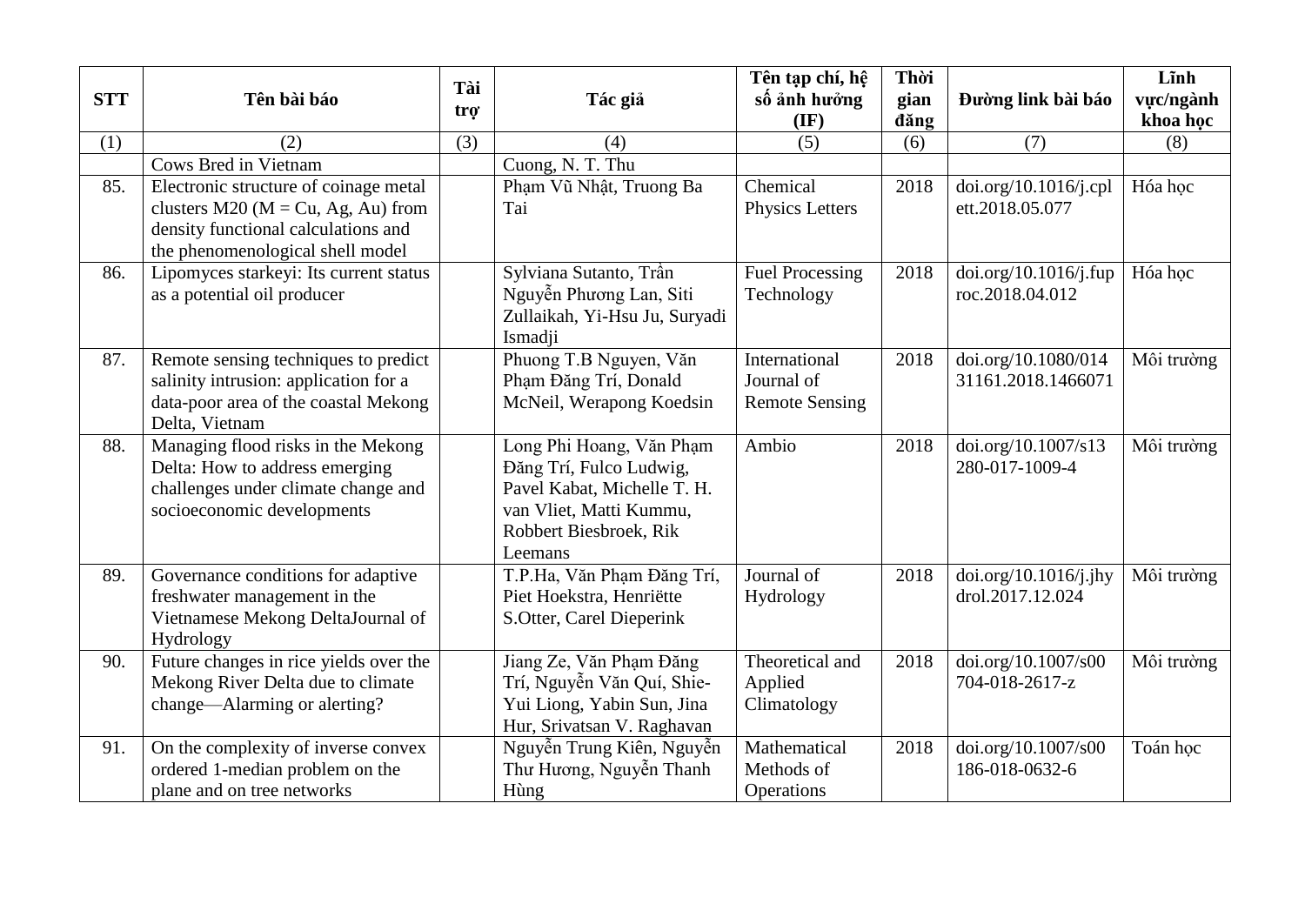|            |                                                      | Tài |                            | Tên tạp chí, hệ        | Thời |                      | Lĩnh       |
|------------|------------------------------------------------------|-----|----------------------------|------------------------|------|----------------------|------------|
| <b>STT</b> | Tên bài báo                                          |     | Tác giả                    | số ảnh hưởng           | gian | Đường link bài báo   | vực/ngành  |
|            |                                                      | trợ |                            | $(\mathbf{IF})$        | dăng |                      | khoa học   |
| (1)        | (2)                                                  | (3) | (4)                        | (5)                    | (6)  | (7)                  | (8)        |
|            |                                                      |     |                            | Research               |      |                      |            |
| 92.        | Linear Time Optimal Approaches for                   |     | Esmaeil Afrashteh, Nguyễn  | Asia-Pacific           | 2018 | doi.org/10.1142/S02  | Toán học   |
|            | Max-Profit Inverse 1-Median                          |     | Trung Kiên, Fahimeh        | Journal of             |      | 17595918500306       |            |
|            | <b>Location Problems</b>                             |     | Baroughi, Behrooz Alizadeh | Operational            |      |                      |            |
|            |                                                      |     |                            | Research               |      |                      |            |
| 93.        | Infection by Magnaporthe oryzae                      |     | Mitsuhiro Aihara, Lê Minh  | Journal of             | 2018 | doi.org/10.1007/s10  | Nông       |
|            | chrysovirus 1 strain A triggers                      |     | Tường, Ken Komatsu, Tohru  | <b>General Plant</b>   |      | 327-018-0766-7       | nghiệp     |
|            | reduced virulence and pathogenic                     |     | Teraoka, Tsutomu Arie,     | Pathology              |      |                      |            |
|            | race conversion of its host fungus,                  |     | Tomoya Higashiura, Yu      |                        |      |                      |            |
|            | Magnaporthe oryzae                                   |     | Katoh, Syun-ichi Urayama,  |                        |      |                      |            |
|            |                                                      |     | Hiromitsu Moriyama,        |                        |      |                      |            |
|            |                                                      |     | Toshiyuki Fukuhara         |                        |      |                      |            |
| 94.        | General one-loop formulas for decay                  |     | Lê Thọ Huệ, Nguyễn Thanh   | European               | 2018 | doi.org/10.1140/epic | Vật lý     |
|            | $h\rightarrow Z\gamma$                               |     | Phong, A. B. Arbuzov,      | Physical Journal       |      | /s10052-018-6349-0   |            |
|            |                                                      |     | Hoàng Ngọc Long, Đặng      | $\mathcal{C}$          |      |                      |            |
|            |                                                      |     | Trung Sĩ, Trịnh Thị Hồng   |                        |      |                      |            |
| 95.        | Decay of standard-model-like Higgs                   |     | Nguyễn Thanh Phong, Lê     | <b>Physical Review</b> | 2018 | doi.org/10.1103/Phy  | Vât lý     |
|            | boson $h \rightarrow \mu \tau$ in a 3-3-1 model with |     | Thọ Huệ, Lê Thị Thu Thủy,  | D                      |      | sRevD.97.073003      |            |
|            | inverse seesaw neutrino masses                       |     | Trịnh Thị Hồng             |                        |      |                      |            |
| 96.        | Expression of defence-related genes                  |     | Trần Sỹ Hiểu, Martin John  | <b>Plant Pathology</b> | 2018 | doi.org/10.1111/ppa. | Nông       |
|            | in stems and leaves of resistant and                 |     | Barbetti, Mingpei You      |                        |      | 12709                | nghiệp     |
|            | susceptible field pea (Pisum sativum)                |     |                            |                        |      |                      |            |
|            | during infection by Phoma koolunga                   |     |                            |                        |      |                      |            |
| 97.        | Effect of residual rice husk ash on                  |     | Huỳnh Trọng Phước, Kae-    | Environmental          | 2018 | doi.org/10.1002/ep.1 | Môi trường |
|            | mechanical-microstructural                           |     | Long Lin, Chao-Lung        | Progress &             |      | 2848                 |            |
|            | properties and thermal conductivity                  |     | Hwang, Ngô Sĩ Huy          | Sustainable            |      |                      |            |
|            | of sodium-hydroxide-activated                        |     |                            | Energy                 |      |                      |            |
|            | bricks                                               |     |                            |                        |      |                      |            |
| 98.        | The long-term creep and shrinkage                    |     | Huỳnh Trọng Phước, Andrian | Cement &               | 2018 | doi.org/10.1016/j.ce | Vât liêu   |
|            | behaviors of green concrete designed                 |     | H. Limongan, Chao-Lung     | Concrete               |      | mconcomp.2017.12.    |            |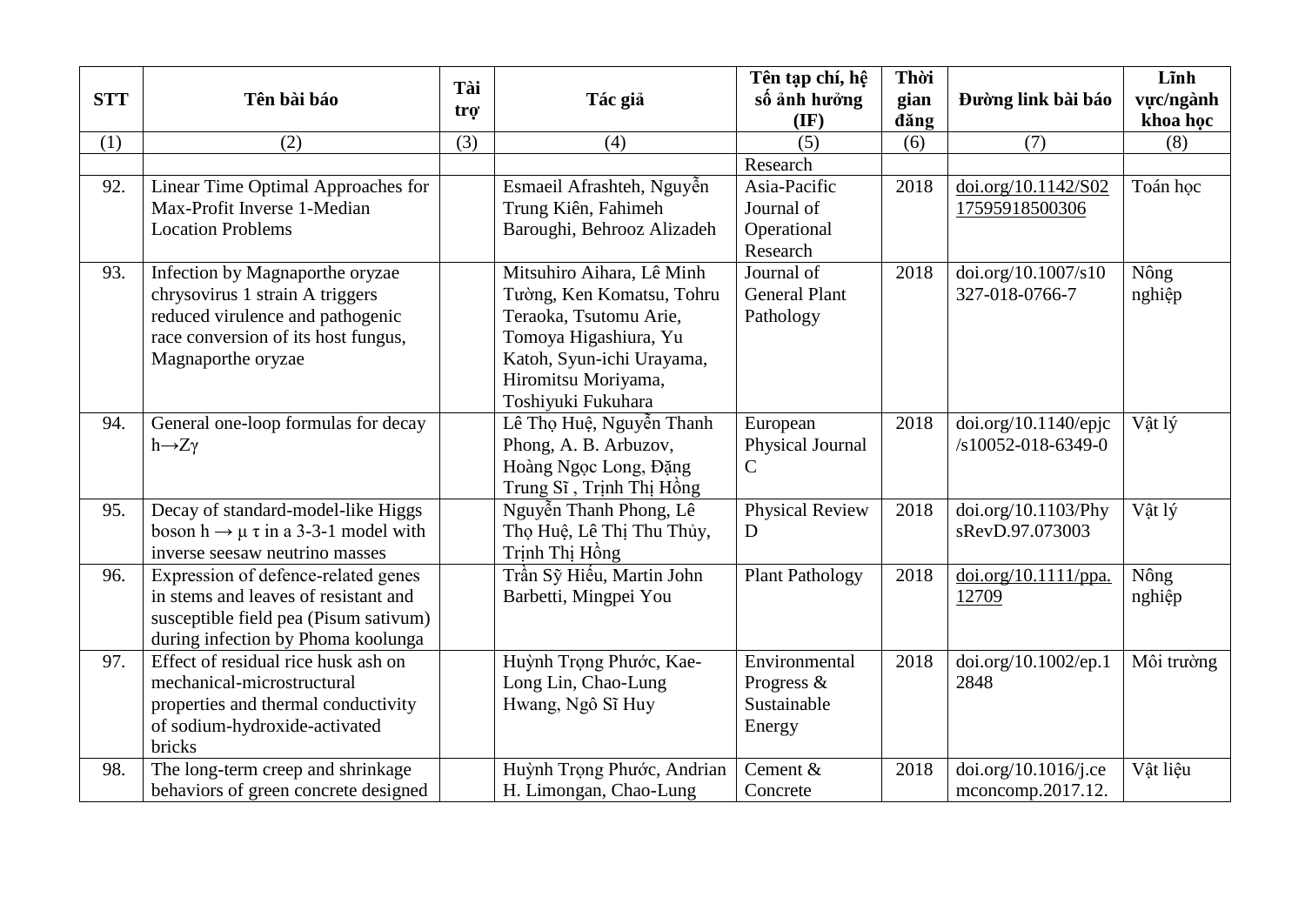| <b>STT</b> | Tên bài báo                                                                                                                                                                            | Tài<br>trợ | Tác giả                                                                                                                  | Tên tạp chí, hệ<br>số ảnh hưởng                           | Thời<br>gian | Đường link bài báo                                | Lĩnh<br>vực/ngành    |
|------------|----------------------------------------------------------------------------------------------------------------------------------------------------------------------------------------|------------|--------------------------------------------------------------------------------------------------------------------------|-----------------------------------------------------------|--------------|---------------------------------------------------|----------------------|
|            |                                                                                                                                                                                        |            |                                                                                                                          | $(\mathbf{IF})$                                           | dăng         |                                                   | khoa học             |
| (1)        | (2)                                                                                                                                                                                    | (3)        | (4)                                                                                                                      | (5)                                                       | (6)          | (7)                                               | (8)                  |
|            | for bridge girder using a densified<br>mixture design algorithm                                                                                                                        |            | Hwang                                                                                                                    | Composites                                                |              | 004                                               |                      |
| 99.        | Engineering and durability properties<br>of eco-friendly mortar using cement-<br>free SRF binder                                                                                       |            | Huỳnh Trọng Phước, Duy-<br>Hai Vo, Chao-Lung Hwang                                                                       | Construction and<br><b>Building</b><br>Materials          | 2018         | doi.org/10.1016/j.co<br>nbuildmat.2017.11.0<br>40 | Hóa học              |
| 100.       | ELUCIDATING THE EFFECTS OF<br>NANOSILICA ON THE<br><b>CHARACTERISTICS OF ALKALI-</b><br><b>ACTIVATED THIN-FILM</b><br>TRANSISTOR LIQUID-CRYSTAL<br>DISPLAY WASTE GLASS.                |            | Kang Gao, Bùi Lê Anh Tuấn,<br>DeYing Wang, Ta-Wui<br>Cheng, Kae-Long Lin, Chao-<br>Lung Hwang                            | Environmental<br>Engineering and<br>Management<br>Journal | 2018         | eemj.eu/index.php/E<br>EMJ/article/view/34<br>94  | Môi trường           |
| 101.       | Crystallization of supercooled liquid<br>and amorphous silicene                                                                                                                        |            | Nguyễn Trường Long, Huỳnh<br>Anh Huy, Ông Kim Lẹ,<br>Trương Quốc Tuấn, Nguyễn<br>Hoàng Giang, Võ Văn Hoàng               | Journal of Non-<br>Crystalline<br>Solids                  | 2018         | doi.org/10.1016/j.jno<br>ncrysol.2018.02.024      | Vật lý               |
| 102.       | Effects of partial replacement of<br>fishmeal protein with green seaweed<br>(Cladophora spp.) protein in practical<br>diets for the black tiger shrimp<br>(Penaeus monodon) postlarvae |            | Nguyễn Thị Ngọc Anh, Trần<br>Thị Thanh Hiền, Trần Ngọc<br>Hải                                                            | Journal of<br>Applied<br>Phycology                        | 2018         | doi.org/10.1007/s10<br>811-018-1457-7             | Thủy sản             |
| 103.       | The effects of elevated<br>environmental CO2 on nitrite uptake<br>in the air-breathing clown knifefish,<br>Chitala ornata                                                              |            | Le Thi Hong Gam, Nguyễn<br>Thanh Phương, Đỗ Thị<br>Thanh Hương, Frank Bo<br>Jensen, Mark Bayley                          | Aquatic<br>Toxicology                                     | 2018         | doi.org/10.1016/j.aq<br>uatox.2018.01.011         | Thủy sản             |
| 104.       | Effects of synbiotic containing<br>Lactobacillus plantarum 7-40 and<br>galactooligosaccharide on the growth<br>performance of white shrimp,<br>Litopenaeus vannamei                    |            | Huỳnh Trường Giang,<br>Nguyễn Thanh Phương, Trần<br>Thị Thanh Hiền, Chun-Hung<br>Liu, Chia-Chun Chi, Ann-<br>Chang Cheng | Aquaculture<br>Research                                   | 2018         | doi.org/10.1111/are.<br>13701                     | Thủy sản<br>Thủy sản |
| 105.       | Ventilatory responses of the clown                                                                                                                                                     |            | Dang Diem Tuong, Nguyễn                                                                                                  | Journal of                                                | 2018         | doi.org/10.1007/s00                               |                      |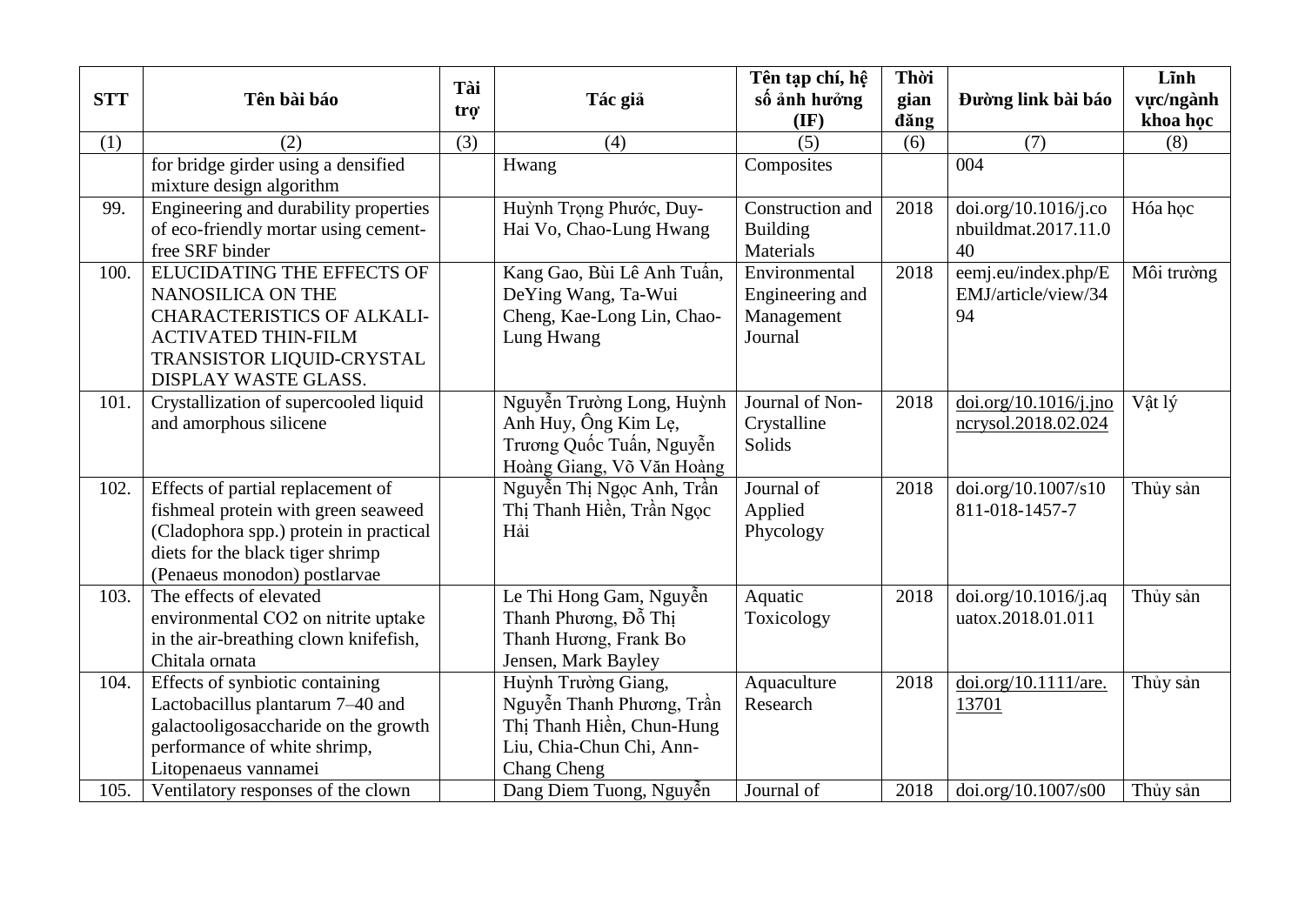|            |                                       | Tài              |                              | Tên tạp chí, hệ        | Thời |                      | Lĩnh      |
|------------|---------------------------------------|------------------|------------------------------|------------------------|------|----------------------|-----------|
| <b>STT</b> | Tên bài báo                           | tro <sup>-</sup> | Tác giả                      | số ảnh hưởng           | gian | Đường link bài báo   | vưc/ngành |
|            |                                       |                  |                              | $(\mathbf{IF})$        | dăng |                      | khoa học  |
| (1)        | (2)                                   | (3)              | (4)                          | (5)                    | (6)  | (7)                  | (8)       |
|            | knifefish, Chitala ornata, to         |                  | Thanh Phương, Đỗ Thị         | Comparative            |      | 360-018-1150-9       |           |
|            | hypercarbia and hypercapnia           |                  | Thanh Hương, William K.      | Physiology B-          |      |                      |           |
|            |                                       |                  | Milsom, Derek Somo, Renato   | Biochemical            |      |                      |           |
|            |                                       |                  | Filogonio, Alexander M.      | Systemic and           |      |                      |           |
|            |                                       |                  | Clifford, Brittney Borowiec, | Environmental          |      |                      |           |
|            |                                       |                  | Mark Bayley, Tobias Wang     | Physiology             |      |                      |           |
| 106.       | Clown knifefish (Chitala ornata)      |                  | Dang Diem Tuong, Nguyễn      | Comparative            | 2018 | doi.org/10.1016/j.cb | Thủy sản  |
|            | oxygen uptake and its partitioning in |                  | Thanh Phương, Trần Ngọc      | Biochemistry           |      | pa.2017.11.018       |           |
|            | present and future temperature        |                  | Hải, Đỗ Thị Thanh Hương,     | and Physiology         |      |                      |           |
|            | environments                          |                  | Vo Thi Nhu Huynh, Tran Bao   | A-Molecular &          |      |                      |           |
|            |                                       |                  | Ngoc, Mark Bayley, Tobias    | Integrative            |      |                      |           |
|            |                                       |                  | Wang                         | Physiology             |      |                      |           |
| 107.       | Acid-base regulation in the air-      |                  | Phan Vinh Thinh, Nguyễn      | Journal of             | 2018 | doi.org/10.1242/jeb. | Thủy sản  |
|            | breathing swamp eel (Monopterus       |                  | Thanh Phương, Đỗ Thị         | Experimental           |      | 172551               |           |
|            | albus) at different temperatures      |                  | Thanh Hương, Justin L.       | <b>Biology</b>         |      |                      |           |
|            |                                       |                  | Conner, Garfield T. Kwan,    |                        |      |                      |           |
|            |                                       |                  | Andrew T. Wood, Colin J.     |                        |      |                      |           |
|            |                                       |                  | Brauner, Mark Bayley,        |                        |      |                      |           |
|            |                                       |                  | Tobias Wang                  |                        |      |                      |           |
| 108.       | Reviews and syntheses:                |                  | Ji-Hyung Park, Đỗ Thị Xuân,  | Biogeosciences         | 2018 | doi.org/10.5194/bg-  | Sinh học  |
|            | Anthropogenic perturbations to        |                  | Ruihong Yu, Shafi M. Tareq,  |                        |      | 15-3049-2018         |           |
|            | carbon fluxes in Asian river systems  |                  | Vedula V. S. S. Sarma,       |                        |      |                      |           |
|            | - concepts, emerging trends, and      |                  | Jeffrey E. Richey, Lishan    |                        |      |                      |           |
|            | research challenges                   |                  | Ran, Xixi Lu, Sanjeev        |                        |      |                      |           |
|            |                                       |                  | Kumar, Richard G. Keil, Jens |                        |      |                      |           |
|            |                                       |                  | Hartmann, Eliyan Chea, Most  |                        |      |                      |           |
|            |                                       |                  | S. Begum, Omme K. Nayna      |                        |      |                      |           |
| 109.       | The importance of wild gecko as a     |                  | Khanh Thuan NGUYEN, Lý       | Journal of             | 2018 | doi.org/10.1292/jvm  | Chăn nuôi |
|            | source of human Salmonella            |                  | Thị Liên Khai, Nguyễn Thu    | Veterinary             |      | $s.18 - 0233$        |           |
|            | infection                             |                  | Tâm, Hideki                  | <b>Medical Science</b> |      |                      |           |